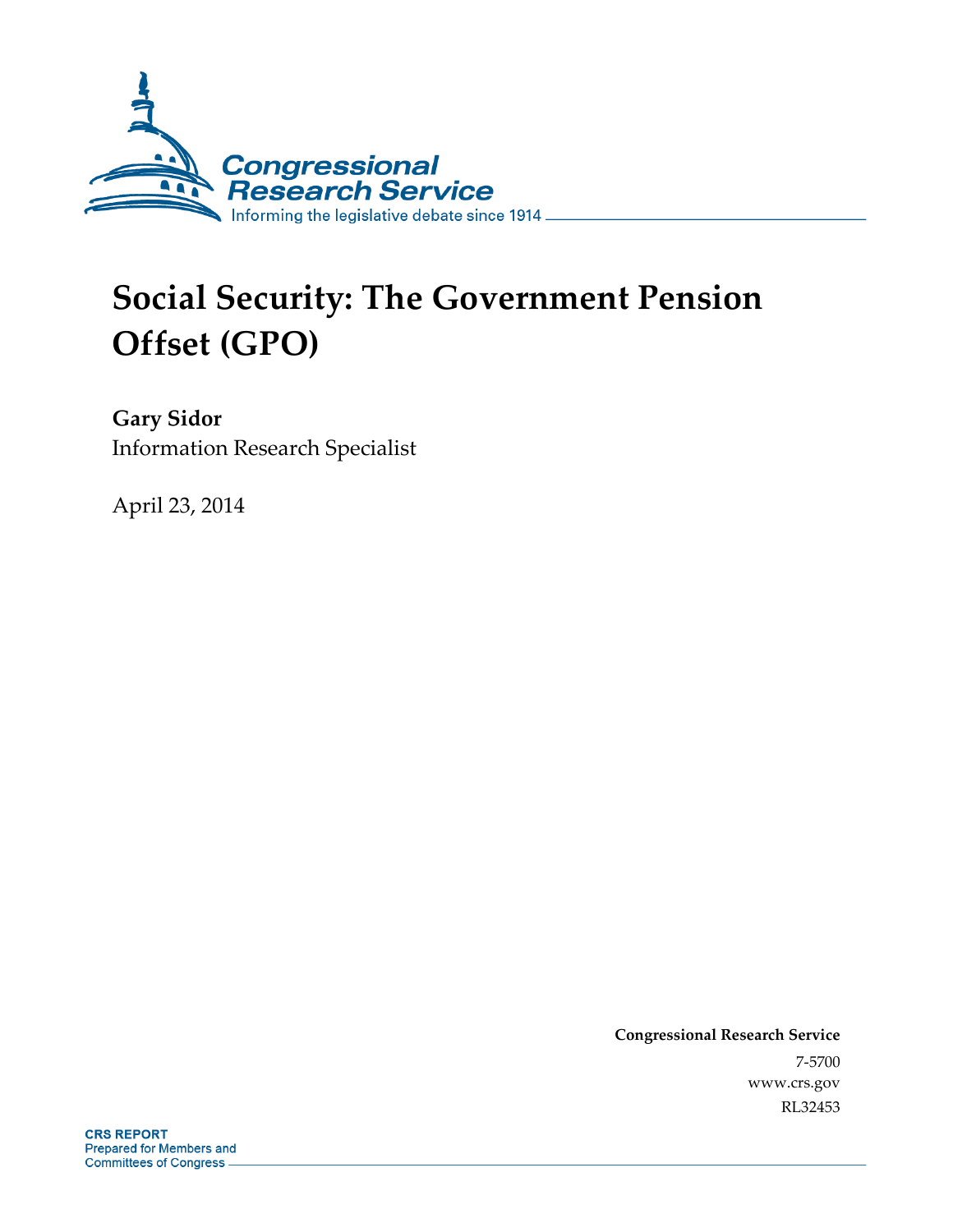## **Summary**

Social Security spousal benefits were established in the 1930s to help support wives who are financially dependent on their husbands. It has since become more common for both spouses in a couple to work, with the result that, in more cases, both members of a couple are entitled to Social Security or other government pensions based on their own work records. Social Security does not provide both a full retired-worker and a full spousal benefit to the same individual.

Two provisions are designed to reduce the Social Security spousal benefits of individuals who are not financially dependent on their spouses because they receive benefits based on their own work records. These are

- the "dual entitlement" rule, which applies to spouses who qualify for both (1) Social Security spousal benefits based on their spouses' work histories in Social Security-covered employment and (2) their own Social Security retired- or disabled-worker benefits, based on their own work histories in Social Securitycovered employment; and
- the Government Pension Offset (GPO), which applies to spouses who qualify for both (1) Social Security spousal benefits based on their spouses' work histories in Social Security-covered employment and (2) their own government pensions, based on their own work in government employment that was not covered by Social Security.

The GPO reduces Social Security spousal or widow(er)'s benefits by two-thirds of the pension from non-covered government employment. The GPO does not reduce the benefits of the spouse who was covered by Social Security.

Opponents contend that the GPO is imprecise and can be unfair. Defenders argue it is the best method currently available for preserving the spousal benefit's original intent of supporting financially dependent spouses and also for eliminating an unfair advantage for spouses working in non-Social Security-covered employment compared with spouses working in Social Securitycovered jobs (who are subject to the dual entitlement rule).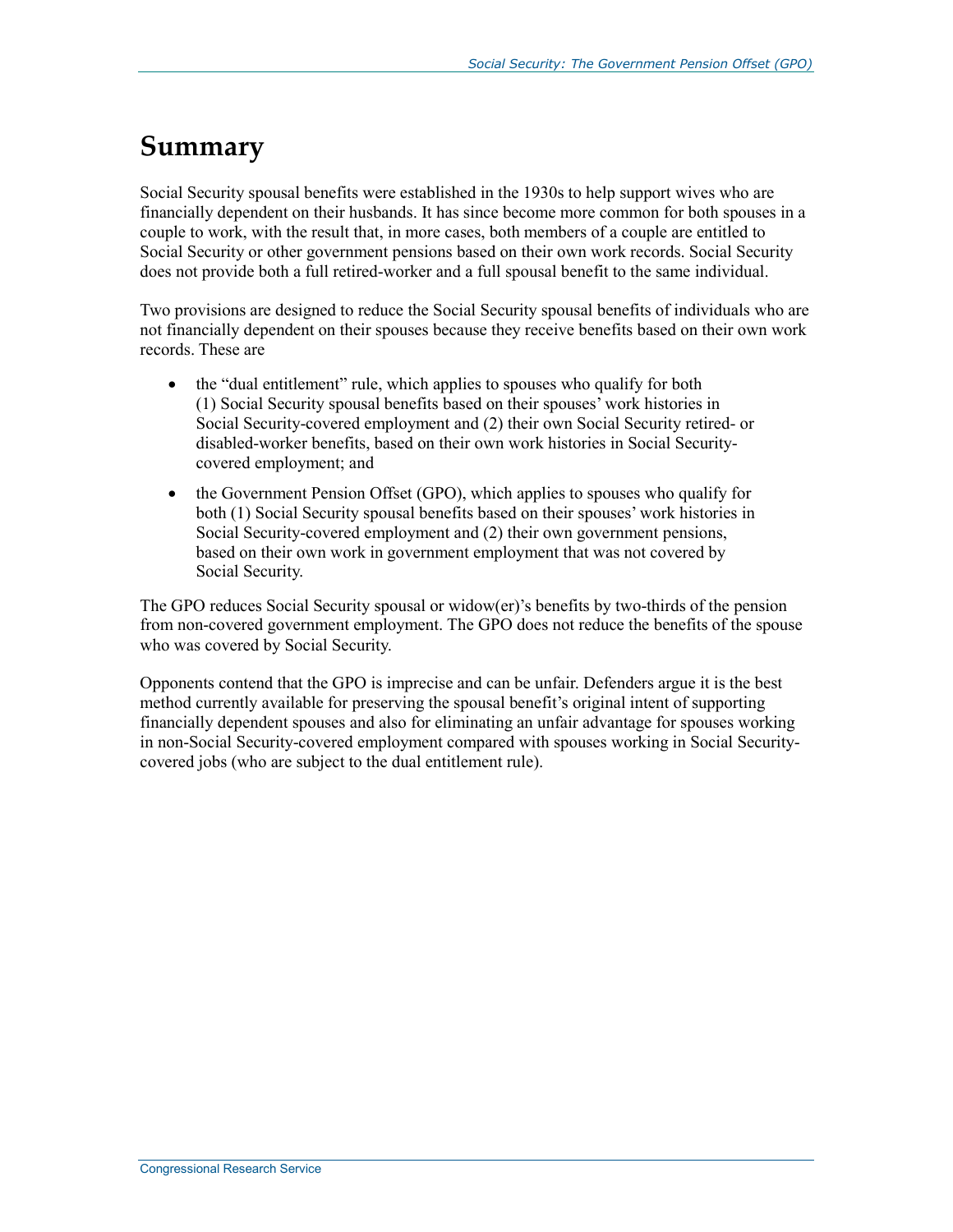## **Contents**

| Parity Among Social Security-Covered Workers and Non-Covered Workers 11     |  |
|-----------------------------------------------------------------------------|--|
|                                                                             |  |
| Imprecision of the Two-Thirds Offset to Non-Covered Government Pensions  13 |  |
|                                                                             |  |
|                                                                             |  |
|                                                                             |  |

### **Tables**

| Table 5. Number of Social Security Beneficiaries Affected by GPO, |  |
|-------------------------------------------------------------------|--|

### **Contacts**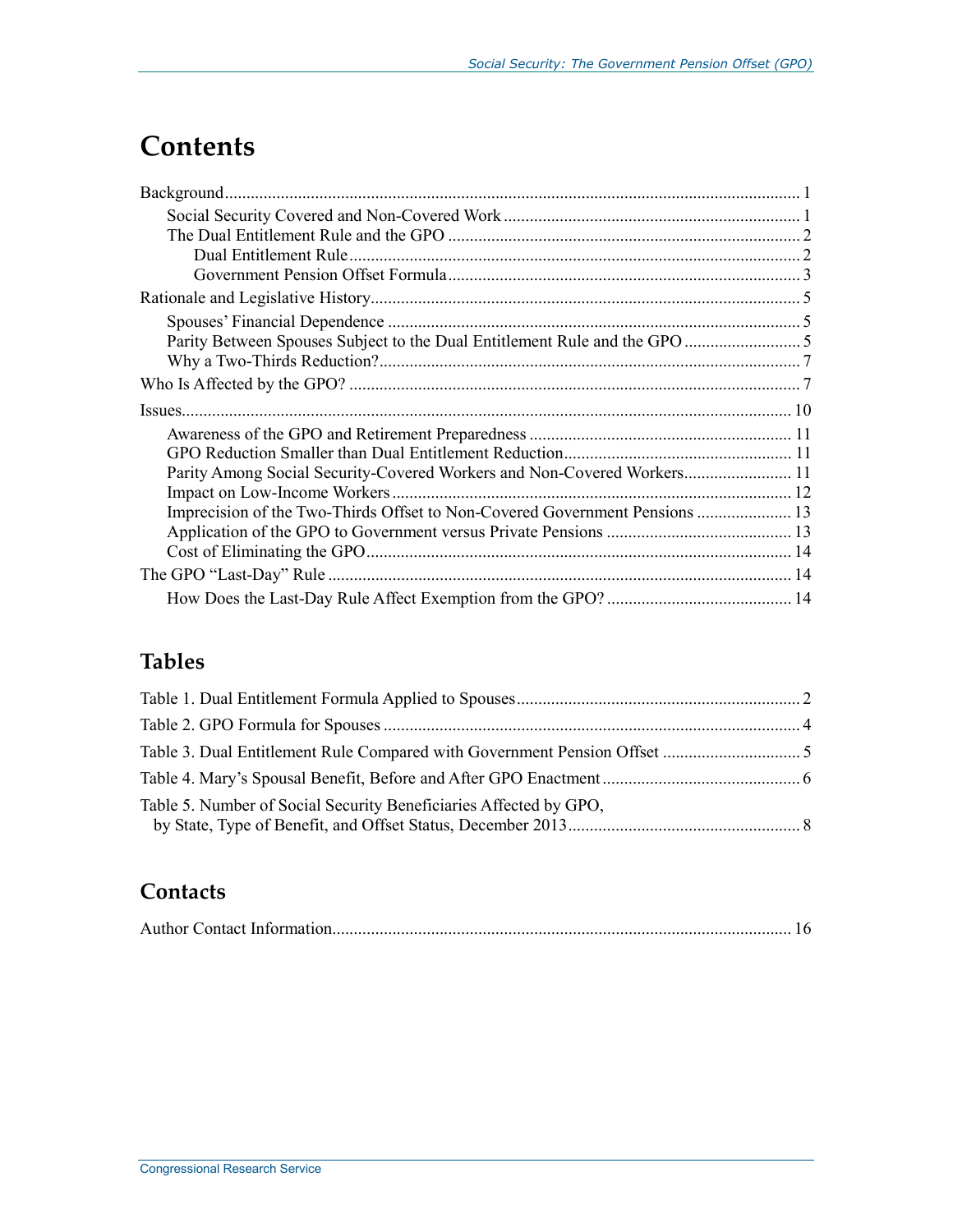## **Background**

Generally, Social Security spousal and survivor benefits are paid to the spouses of retired, disabled, or deceased workers covered by Social Security. The spousal benefit equals 50% of a retired or disabled worker's benefit and the survivor benefit equals 100% of a deceased worker's benefit.

Spousal benefits, which Congress created in 1939, are intended for individuals who are financially dependent on a working spouse. For this reason, but also because of the costs, Social Security does not provide both full worker and full spousal benefits to the same individual. For persons who qualify for both a Social Security worker benefit (retirement or disability) based on their own work history and a Social Security spousal benefit based on a spouse's work history, the "dual entitlement" rule effectively caps total benefits at the higher of the worker's own benefit or the spousal benefit. The Government Pension Offset (GPO) is analogous in purpose to the "dual entitlement" provision and applies to individuals who qualify for both a pension based on their own *non*-Social Security-covered government work and a Social Security spousal benefit based on a spouse's work in Social Security-covered employment.<sup>1</sup> The intent of the dual entitlement rule and the GPO is the same—to reduce the Social Security spousal benefits of individuals who are not financially dependent on their spouses because they receive their own retired-worker or disabled-worker Social Security benefits, or their non-Social Security pension benefits.

#### **Social Security Covered and Non-Covered Work**

A worker is "covered" by Social Security if he or she works in "covered" employment and pays into Social Security through the Federal Insurance Contributions Act (FICA) payroll tax. A worker is entitled to Social Security disabled- or retired-worker benefits after paying into Social Security for 10 years (more specifically, 40 or more quarters for which the worker has covered earnings). Approximately 93% of workers were covered by Social Security in 2014.<sup>2</sup> The majority of non-covered positions are held by government employees: most federal employees hired before 1984 and some state and local government employees. Nationwide, approximately 73% of state and local government employees are covered by Social Security.<sup>3</sup> However, coverage varies from state to state. For example, approximately 97% of state and local employees in New York are covered by Social Security, whereas less than 3% of state and local employees in Ohio, and about 4% in Massachusetts, are covered.<sup>4</sup>

<u>.</u>

<sup>&</sup>lt;sup>1</sup> The GPO is often confused with the Windfall Elimination Provision (WEP), which reduces Social Security benefits that a person receives *as a worker* if he or she also has a government pension based on *work that was not covered by Social Security*. For additional information in the Windfall Elimination Provision (WEP), please refer to CRS Report 98-35, *Social Security: The Windfall Elimination Provision (WEP)*, by Gary Sidor.

<sup>2</sup> Social Security Administration, *Social Security Basic Facts*, January 14, 2014, available at http://www.ssa.gov/ legislation/2014factsheet.pdf.

<sup>&</sup>lt;sup>3</sup> Social Security Administration, unpublished table, "Estimated Social Security Coverage of Workers with State and Local Government Employment, 2009" (the most recent year for which data are available).

<sup>4</sup> Ibid. The disparity in coverage among states occurs because, while Social Security originally did not cover any state and local government workers, over time the law has changed. Most state and local government employees became covered by Social Security through voluntary agreements between the Social Security Administration (SSA) and individual states, known as "Section 218 Agreements" because they are authorized by §218 of the Social Security Act. Beginning in July 1991, state and local employees who were not members of a public retirement system or covered by a Section 218 agreement were mandatorily covered by Social Security.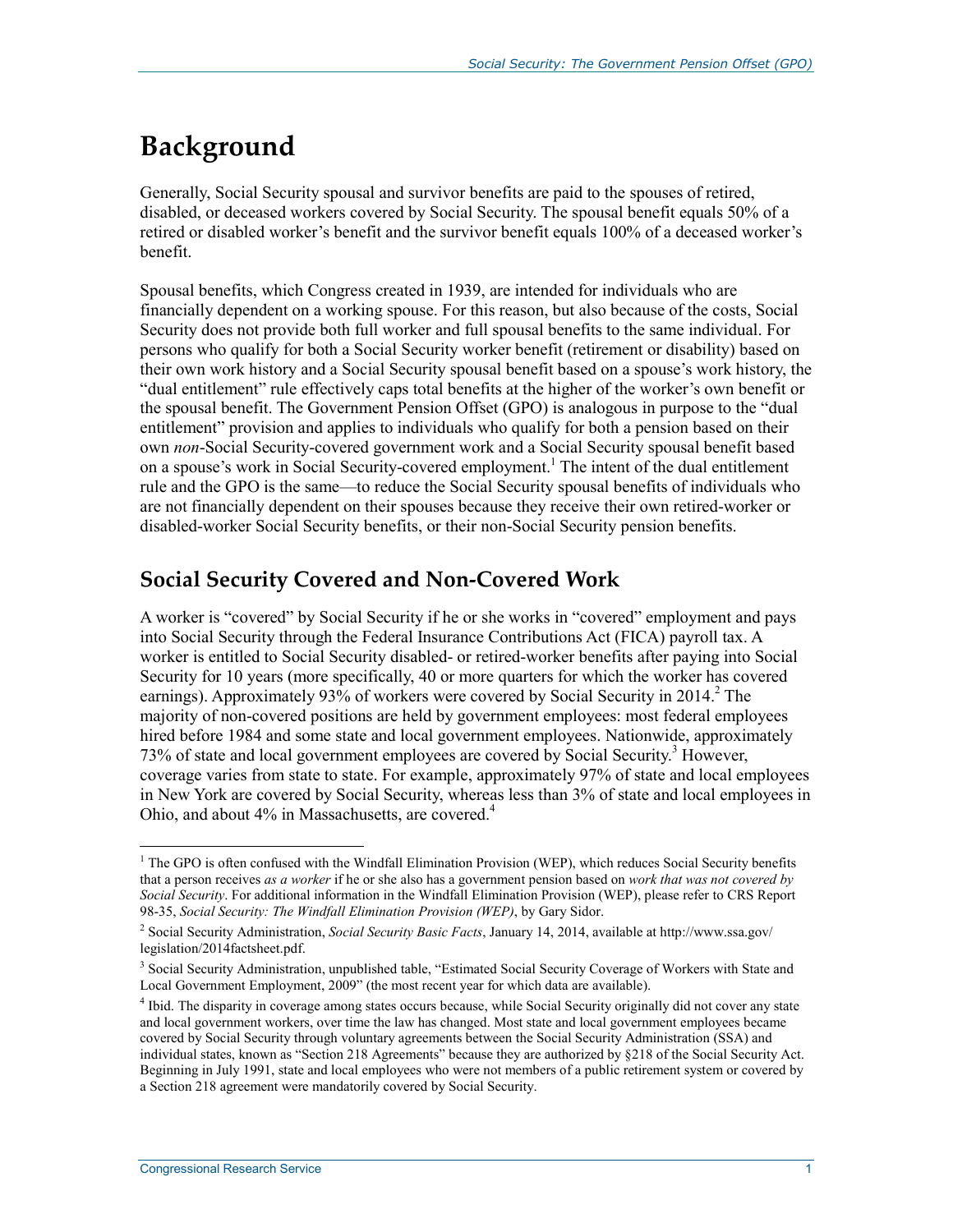#### **The Dual Entitlement Rule and the GPO**

The GPO is intended to approximate Social Security's dual entitlement rule. The intent of both provisions is to reduce the Social Security benefits of spouses or widow(er)s who are not financially dependent on their spouses because they receive retirement benefits based on their own work records.

#### **Dual Entitlement Rule**

In the absence of the dual entitlement rule, a couple with two earners covered by Social Security would receive two full primary benefits as well as two full spousal or widow(er)'s benefits. The Social Security dual entitlement rule requires that a beneficiary effectively receive the *higher* of the Social Security worker's benefit or of the spousal or widow(er)'s benefit, but not both. The total benefit received by a worker consists of his or her own worker benefit plus the excess of the spousal or widow(er)'s benefit (if any) over his or her own benefit—not the sum of the two benefits.<sup>5</sup> Expressed simply, the higher of the two benefits is paid.

**Table 1** demonstrates how the Social Security dual entitlement rule is applied to spouses.

|                                                                                                                                                     | John    | Mary    |
|-----------------------------------------------------------------------------------------------------------------------------------------------------|---------|---------|
| Social Security monthly worker benefit (based on worker's earnings record)                                                                          | \$2,000 | \$900   |
| Maximum Social Security monthly spousal benefit (based on spouse's earnings record,<br>equal to 50% of the spouse's Social Security worker benefit) | \$450   | \$1,000 |
| Actual Social Security <b>spousal</b> monthly benefit paid (subtract worker benefit from<br>spousal benefit; \$0 if worker benefit is larger)       | \$0     | \$100   |
| <b>Total</b> (worker and spousal) Social Security monthly benefits paid to John and Mary                                                            | \$2,000 | \$1,000 |

#### **Table 1. Dual Entitlement Formula Applied to Spouses**

**Source:** Illustrative example provided by the Congressional Research Service (CRS).

In this example, both John and Mary have worked enough years in Social Security-covered positions (i.e., paid into Social Security) to qualify for Social Security retirement benefits. John has earned a monthly Social Security worker benefit equal to \$2,000. His wife Mary has earned a monthly Social Security worker benefit equal to \$900. Both Mary and John are also eligible for spousal benefits based on the other's earnings: John is eligible for a \$450 monthly spousal benefit, and Mary is eligible for a \$1,000 monthly spousal benefit. Under the dual entitlement rule, Mary's worker benefit of \$900 must be subtracted from her potential \$1,000 spousal benefit, and only the difference of \$100 is paid as a spousal benefit. In total, Mary will receive \$1,000 monthly—\$900 as a Social Security worker benefit and \$100 as a Social Security spousal benefit. John will not be paid a spousal benefit because his \$2,000 worker benefit based on his own

 $<sup>5</sup>$  The dual entitlement rule requires that 100% of a Social Security retirement or disability benefit earned as a worker</sup> (based on one's own Social Security-covered earnings) be subtracted from any Social Security spousal benefit one is eligible to receive (based on a spouse's Social Security-covered earnings). So, in cases where the spousal benefit is higher than the worker's own benefit, the worker receives his or her own worker benefit plus the reduced spousal benefit, which is the difference between the spousal benefit and the worker's own benefit. In cases where the worker's own benefit is higher than the spousal benefit, the worker receives only his or her own benefit.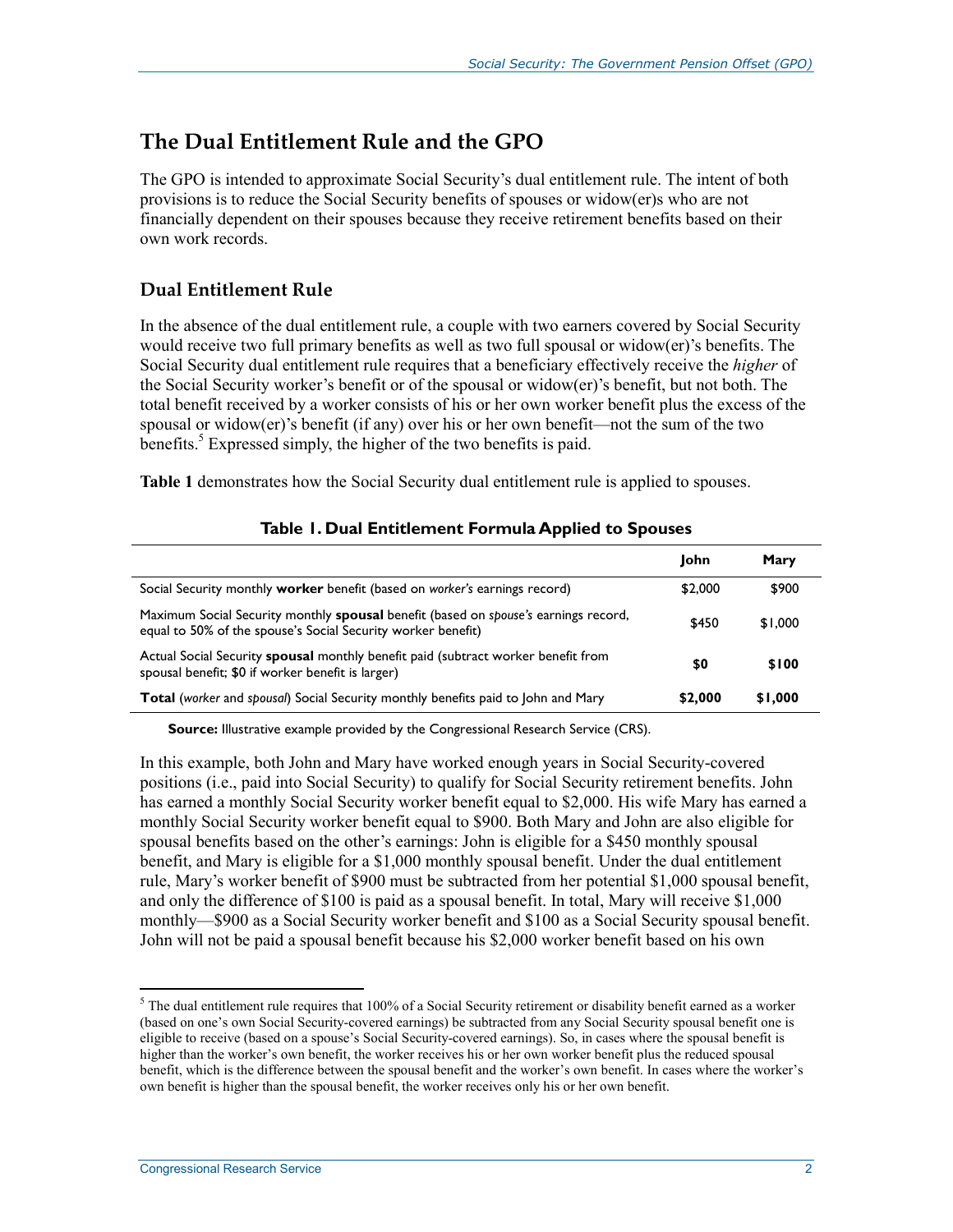earnings is higher than and more than offsets the potential \$450 spousal benefit. The Social Security benefits received by the couple total \$3,000 per month.

If John were to predecease Mary, Mary would then be entitled to a monthly widow's benefit of up to 100% of John's monthly amount. Mary would continue to collect her own benefit of \$900 monthly, and that amount would offset John's full monthly benefit amount of \$2,000. Thus, Mary would receive a Social Security worker benefit of \$900 and a Social Security widow's benefit of \$1,100 (\$2,000 - \$900), for a total monthly benefit of \$2,000.

Because most workers are in Social Security-covered employment, the dual entitlement scenario is more common than the GPO among two-earner couples. In 2012, approximately 6.8 million out of 36.7 million Social Security retired worker beneficiaries, or about 19%, were dually entitled.<sup>6</sup>

#### **Government Pension Offset Formula**

The Social Security spousal or widow(er)'s benefit of a person who also receives a pension from government employment (federal, state, or local) that was based on work *not covered* by Social Security is reduced by a provision known as the GPO. The GPO reduction to Social Security spousal and widow(er)'s benefits equals *two-thirds* of the pension from non-covered government employment. If the pension from non-covered work is sufficiently large in comparison to a person's Social Security spousal or widow(er)'s benefit, the GPO may eliminate the entire Social Security spousal or widow(er)'s benefit.

In December 2013, almost 615,000 Social Security beneficiaries (about 1% of all Social Security beneficiaries) had spousal or widow(er)'s benefits reduced by the GPO (this figure does not include persons who were eligible for spousal or widow(er)'s benefits but were deterred from filing for them because of the GPO).<sup>7</sup> The GPO has no effect on the amount of the Social Security benefit a worker may receive based on his or her own work in Social Security-covered employment, but it does limit the amount that can be paid to his or her spouse or widow(er) who has worked in non-Social Security-covered employment.

**Table 2** provides an example of how the GPO is applied, assuming that John worked in Social Security-covered employment while Mary spent her full career in state or local government employment that was not covered by Social Security.

<sup>6</sup> Social Security Administration, *Annual Statistical Supplement 2013*, Washington, DC, 2014, Table 5.G2, http://www.ssa.gov/policy/docs/statcomps/supplement/2013/5g.pdf and Table 5.A1, http://www.ssa.gov/policy/docs/ statcomps/supplement/2013/5a.pdf.

<sup>&</sup>lt;sup>7</sup> Social Security Administration, Office of Research Evaluation and Statistics, unpublished Table A, January 2014.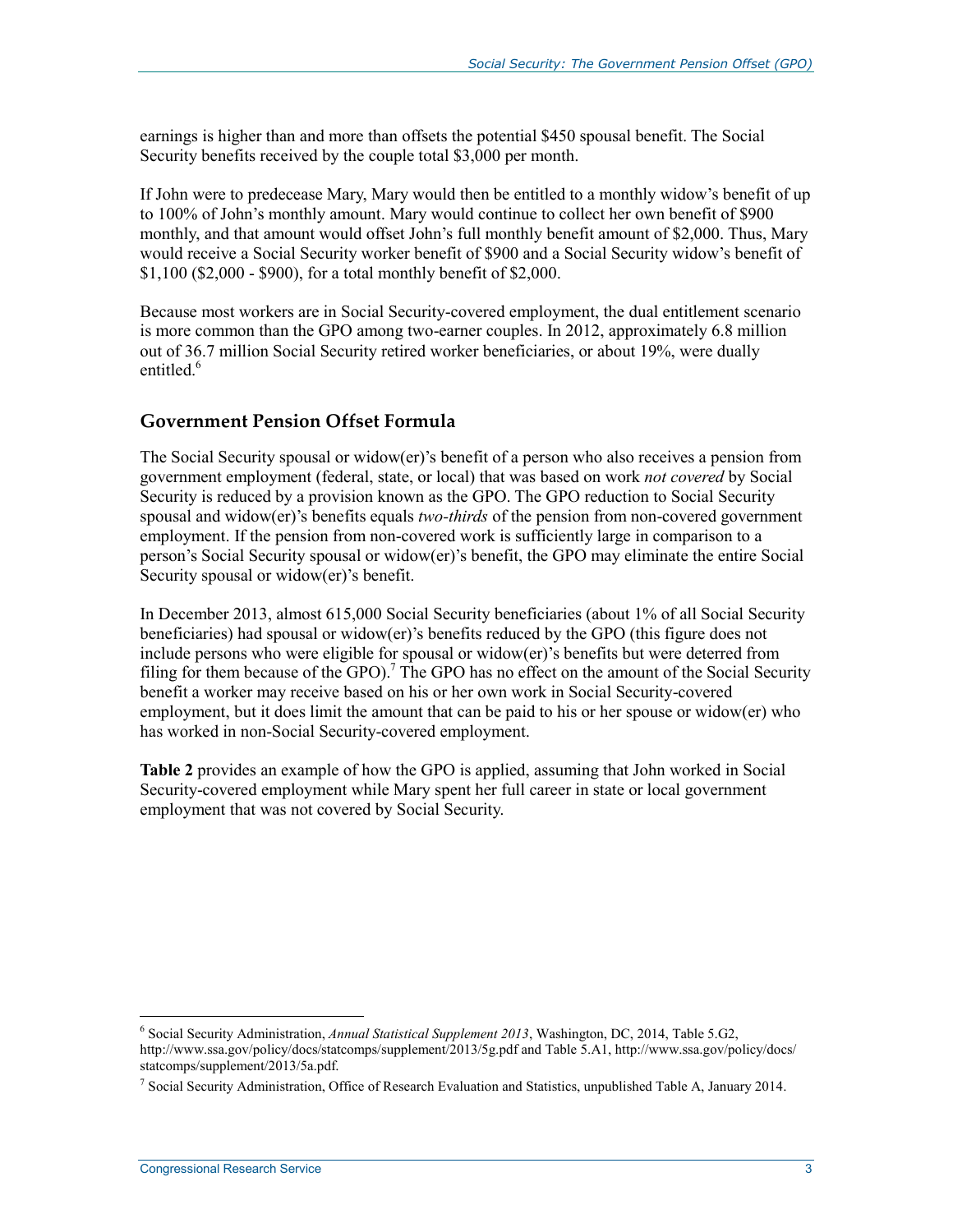|                                                                                                                                                                                  | <b>Iohn</b> | Mary    |
|----------------------------------------------------------------------------------------------------------------------------------------------------------------------------------|-------------|---------|
| Social Security retired- or disabled-worker monthly benefit (based on worker's earnings<br>record)                                                                               | \$2,000     | N/A     |
| Non-Social Security-covered (government) monthly <b>pension</b>                                                                                                                  | N/A         | \$900   |
| Maximum Social Security spousal monthly benefit eligible to receive (based on spouse's<br>earnings record, equal to 50% of the spouse's Social Security retired worker benefit)  | N/A         | \$1,000 |
| <b>Reduction</b> in Social Security spousal monthly benefit due to <b>GPO</b> (equals 2/3 of the non-<br>Social Security-covered pension: \$900*2/3=\$600)                       | N/A         | \$600   |
| Actual Social Security spousal monthly benefit paid (subtract 2/3 of non-Social Security-<br>covered worker's pension from Social Security spousal benefit: \$1,000-\$600=\$400) | N/A         | \$400   |
| <b>Total</b> monthly retirement benefits paid to John (Social Security only) and Mary (Social<br>Security plus pension from non-covered employment)                              | \$2,000     | \$1,300 |
|                                                                                                                                                                                  |             |         |

#### **Table 2. GPO Formula for Spouses**

**Source:** Illustrative example provided by CRS.

**Note:** N/A means not applicable.

In this example, John worked enough years in Social Security-covered employment to qualify for a monthly Social Security retired-worker benefit of \$2,000. His wife, Mary, is *not* eligible for a Social Security retired-worker benefit because she worked in a non-Social Security-covered government position and did not contribute to Social Security. Instead, Mary is eligible for a \$900 government pension based on her work in a non-Social Security-covered position. Mary is also eligible for a Social Security *spousal* benefit of up to \$1,000 based on John's work history. Under the GPO, Mary's potential Social Security spousal benefit is reduced by an amount equal to twothirds of her non-Social Security-covered government pension (or \$600), and the difference of \$400 (\$1,000 - \$600) is paid to her as a Social Security spousal benefit. In total, Mary will receive retirement benefits of \$1,300 per month: \$900 from her non-covered pension and \$400 as a Social Security spousal benefit.<sup>8</sup>

If John predeceased Mary, then two-thirds of her \$900 non-covered pension (\$600) would be used to offset the \$2,000 Social Security benefit she would be eligible for as a widow based on John's worker benefit. She would receive a \$1,400 monthly widow's benefit from Social Security (in addition to her \$900 monthly non-covered pension benefit).

**Table 3** highlights the differences between the dual entitlement rule and the GPO.

<sup>&</sup>lt;sup>8</sup> In this example, John is not eligible for a Social Security spousal benefit because Mary's employment was not covered by Social Security.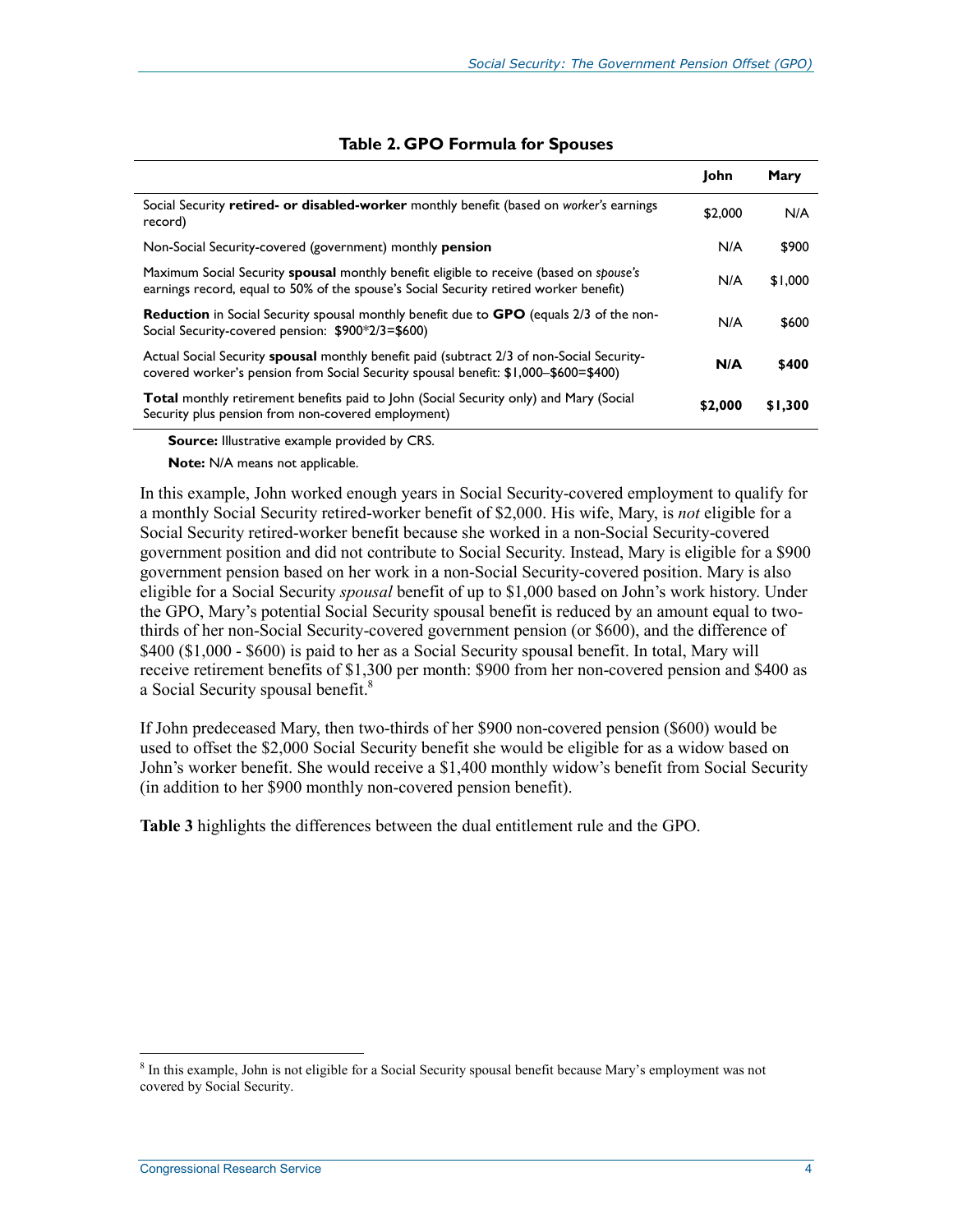| <b>Dual Entitlement Rule</b>                                                                                                                                                                                                                                                                                                                                                                                                                                                                                                                                                                                                          | <b>Government Pension Offset</b>                                                                                                                                                                                                                                                                                                                                                                                                                                                                                                                                                                                                     |
|---------------------------------------------------------------------------------------------------------------------------------------------------------------------------------------------------------------------------------------------------------------------------------------------------------------------------------------------------------------------------------------------------------------------------------------------------------------------------------------------------------------------------------------------------------------------------------------------------------------------------------------|--------------------------------------------------------------------------------------------------------------------------------------------------------------------------------------------------------------------------------------------------------------------------------------------------------------------------------------------------------------------------------------------------------------------------------------------------------------------------------------------------------------------------------------------------------------------------------------------------------------------------------------|
| Applies to individuals who qualify for both (a) a Social<br>Security worker benefit (retirement or disability) based<br>on their own work history in Social Security-covered<br>employment and (b) a Social Security spousal or<br>widow(er)'s benefit based on their spouse's work<br>history in Social Security-covered employment.<br>Dually-entitled beneficiaries effectively receive the<br>higher of the worker benefit or the spousal or<br>widow(er)'s benefit. Specifically, the Social Security dual<br>entitlement rule requires that 100% of a Social Security<br>retirement or disability benefit earned as a worker be | Applies to individuals who qualify for both (a) a government<br>pension based on non-Social Security-covered government<br>employment and (b) a Social Security spousal or widow(er)'s<br>benefit based on a spouse's Social Security-covered<br>employment The GPO reduces Social Security benefits that<br>a person receives as a spouse or widow(er) if he or she also<br>has a federal, state or local government pension based on<br>work that was not covered by Social Security.<br>The GPO reduction to Social Security spousal or<br>widow(er)'s benefits is equal to two-thirds of the non-<br>covered government pension. |
| subtracted from any Social Security spousal or<br>widow(er)'s benefit one is eligible to receive. Only the<br>difference, if any, is paid as a spousal or widow(er)'s<br>benefit and is added to the beneficiary's own worker<br>benefit.                                                                                                                                                                                                                                                                                                                                                                                             |                                                                                                                                                                                                                                                                                                                                                                                                                                                                                                                                                                                                                                      |
|                                                                                                                                                                                                                                                                                                                                                                                                                                                                                                                                                                                                                                       |                                                                                                                                                                                                                                                                                                                                                                                                                                                                                                                                                                                                                                      |

#### **Table 3. Dual Entitlement Rule Compared with Government Pension Offset**

**Source:** Table compiled by CRS.

## **Rationale and Legislative History**

### **Spouses' Financial Dependence**

The policy rationale for Social Security spousal benefits has been, since the creation of spousal benefits in the 1930s, to support spouses who are financially dependent on the working spouse. The dual entitlement rule has operated since 1939 as a gauge of financial dependence.

#### **Parity Between Spouses Subject to the Dual Entitlement Rule and the GPO**

The GPO is intended to place spouses and widow(er)s whose government employment *was not covered* by Social Security in approximately the same position as spouses whose jobs *were covered* by Social Security. Before the GPO was enacted in 1977, workers who received pensions from a government job not covered by Social Security could also receive full Social Security spousal or widow(er)'s benefits even though they were not financially dependent on their spouses. The scenarios below demonstrate why the law was changed.

**Table 4** shows how the spousal benefit of the same individual, Mary, would vary under three scenarios: (1) as a dually entitled recipient of Social Security retirement and spousal benefits; (2) as the recipient of a non-covered government pension and Social Security spousal benefits *before* the GPO was enacted; and (3) as the recipient of a non-covered government pension and Social Security spousal benefits *after* the GPO was enacted. In all three examples, it is assumed that Mary is potentially eligible for a Social Security spousal benefit of \$1,000 per month, computed as 50% of her husband's monthly Social Security benefit of \$2,000.

As a dually entitled retiree, under the first scenario, Mary's \$1,000 Social Security spousal benefit is reduced by her own Social Security retired-worker benefit of \$900, leaving her with a net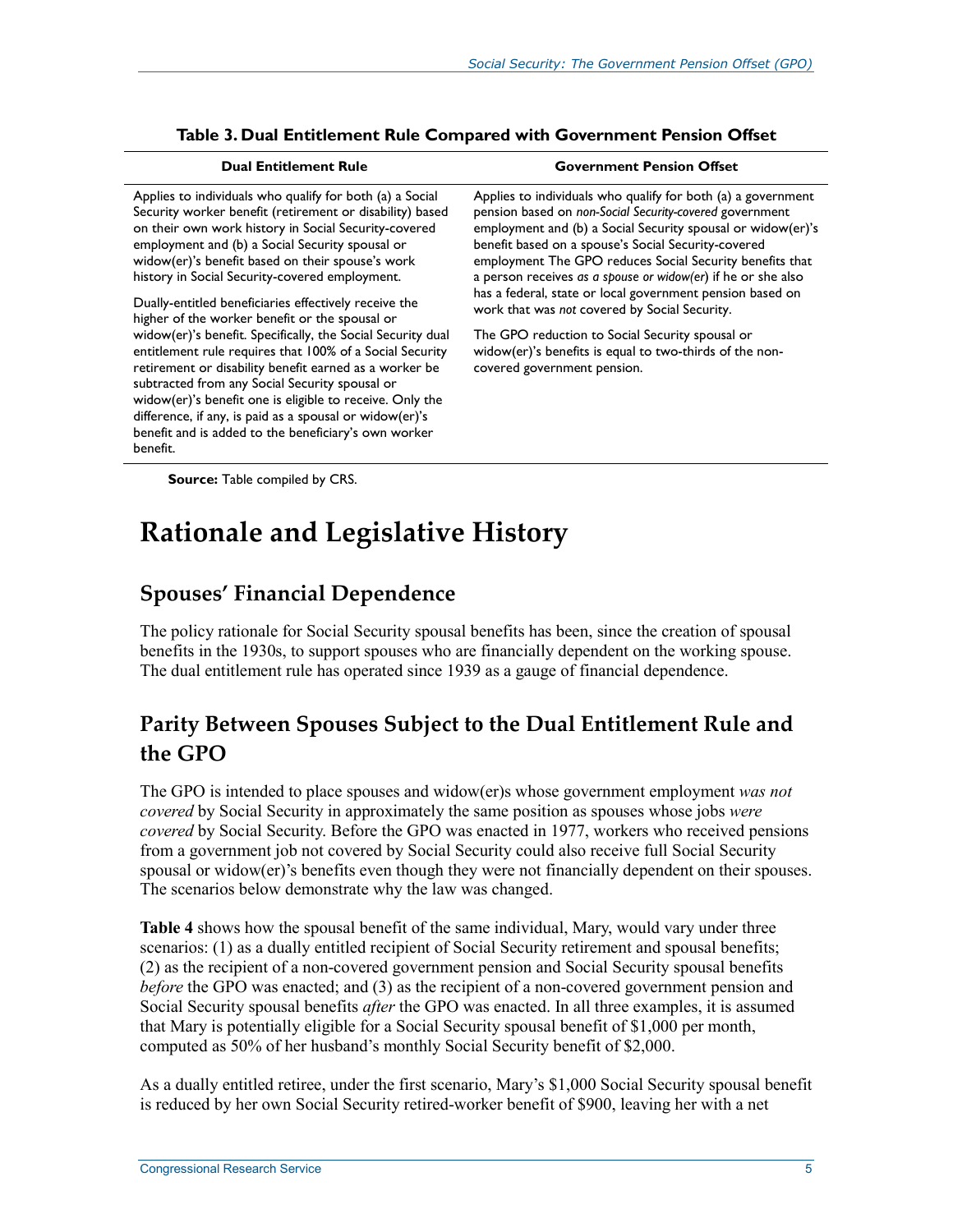spousal benefit of \$100 and a total Social Security benefit of \$1,000. Under the second scenario (where Mary receives a non-covered government pension instead of a Social Security retirement benefit), *before* the GPO takes effect, Mary's Social Security spousal benefits are not reduced at all and she receives a full Social Security spousal benefit of \$1,000, plus the non-covered pension of \$900, for total monthly pension benefits of \$1,900. Under the third scenario (after the GPO was enacted in 1977), Mary's Social Security spousal benefit is reduced by two-thirds of her \$900 non-covered government pension, leaving her with a net Social Security spousal benefit of \$400  $($1,000 - $900*2/3)$  and a total monthly pension benefit of \$1,300 (\$900 from the non-covered pension + \$400 from the Social Security spousal benefit).

Note that *the reduction to Social Security spousal benefits is smaller under the GPO than it is under the dual entitlement rule*: Mary receives monthly Social Security spousal benefits of \$100 under the dual entitlement rule, compared with \$400 under the GPO. Her total monthly retirement benefits are \$1,000 under the dual entitlement rule, compared with \$1,300 under the GPO. For those under dual entitlement, the Social Security spousal benefit is reduced by one dollar for every dollar of Social Security retirement benefits based on their own work histories in Social Security-covered employment. For those under the GPO, however, the Social Security spousal benefit is reduced by approximately 67 cents for every dollar of a pension from non-covered government employment.

|                                                                                                                                                                                   | Mary works in<br><b>Social Security-</b><br><b>Covered Position</b> | Mary works in Non-Social<br><b>Security-Covered Position</b> |                                      |
|-----------------------------------------------------------------------------------------------------------------------------------------------------------------------------------|---------------------------------------------------------------------|--------------------------------------------------------------|--------------------------------------|
|                                                                                                                                                                                   | <b>Dually Entitled</b>                                              | <b>Before GPO</b><br><b>Enactment</b>                        | <b>After GPO</b><br><b>Enactment</b> |
| Social Security retired-worker monthly benefit<br>(based on own earnings record)                                                                                                  | \$900                                                               | \$0                                                          | \$0                                  |
| Non-Social Security-covered monthly pension                                                                                                                                       | \$0                                                                 | \$900                                                        | \$900                                |
| Maximum Social Security spousal monthly benefit<br>eligible to receive (based on spouse's earnings<br>record), equal to 50% of the spouse's Social<br>Security retirement benefit | \$1,000                                                             | \$1,000                                                      | \$1,000                              |
| Reduction in spousal monthly benefit due to dual<br>entitlement rule (equal to worker's Social<br>Security retired-worker benefit)                                                | \$900                                                               |                                                              |                                      |
| <b>Reduction</b> in Social Security <b>spousal</b> monthly<br>benefit due to GPO (equals 2/3 of non-Social<br>Security-covered pension)                                           |                                                                     |                                                              | \$600                                |
| Actual Social Security spousal monthly benefit paid                                                                                                                               | \$100                                                               | \$1,000                                                      | \$400                                |
| Total monthly retirement benefits paid to Mary<br>(Social Security spousal benefit plus either (a) Social<br>Security retired-worker benefit or (b) non-covered<br>pension)       | \$1,000                                                             | \$1,900                                                      | \$1,300                              |

#### **Table 4. Mary's Spousal Benefit, Before and After GPO Enactment**

**Source:** Illustrative example provided by CRS.

**Notes:** Dashes are used to represent scenarios in which either the dual entitlement rule or the GPO are not applicable. For example, in the dual entitlement scenario, Mary does not receive a non-covered government pension and, thus, the GPO does not apply.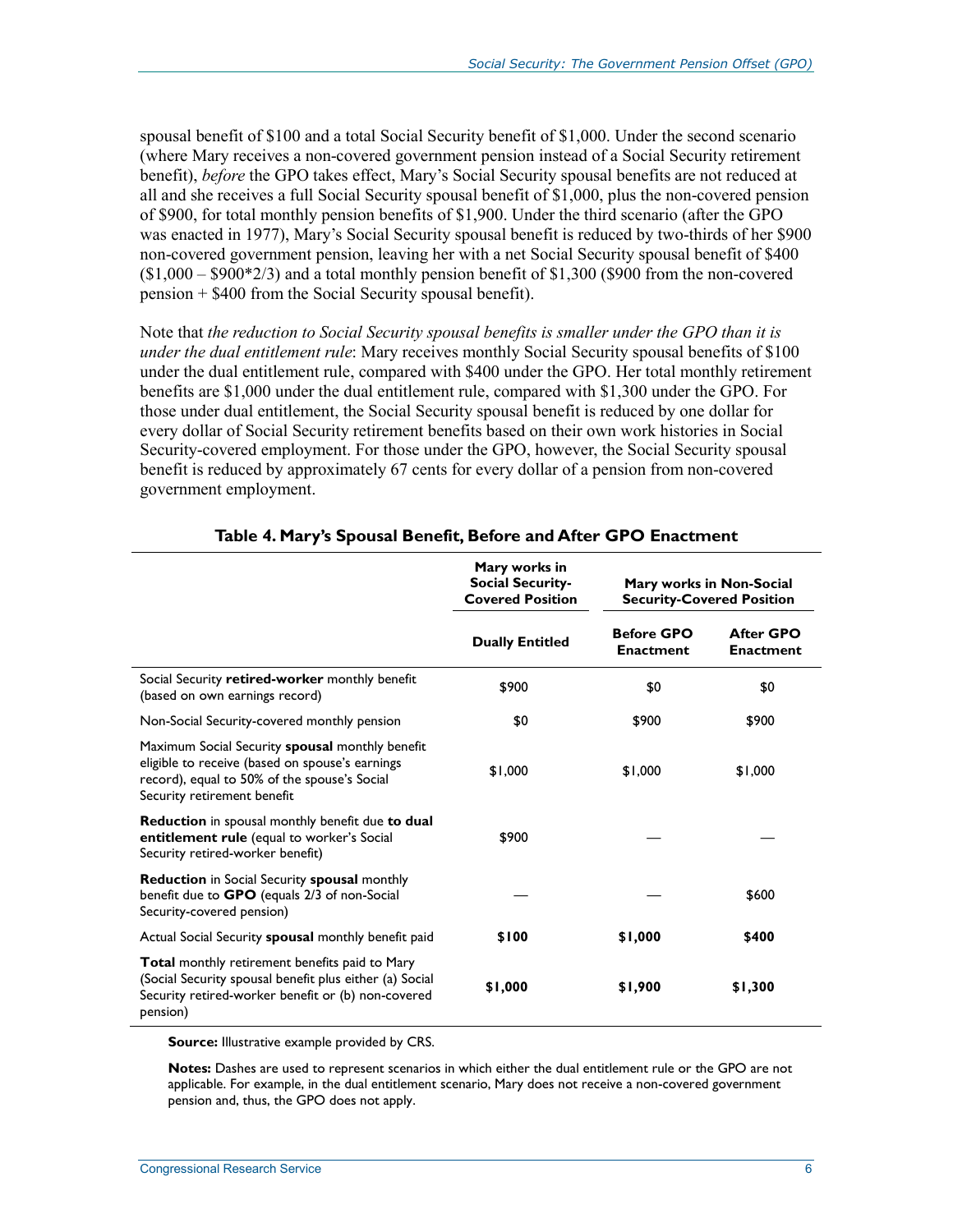#### **Why a Two-Thirds Reduction?**

The GPO was originally established in 1977 (P.L. 95-216) and replaced an earlier "dependency test" for spousal benefits that had been in law since  $1950<sup>9</sup>$  The 1977 law provided that 100% of the non-covered government pension be subtracted from the Social Security spousal or widow(er)'s benefit. If the original legislation had been left intact, the treatment of individuals affected by the dual entitlement rule and the GPO would have been identical because, in both cases, the Social Security spousal benefit would have been reduced by 100% of pension from non-covered employment.

The GPO's two-thirds offset to the non-government pension was established by the Social Security Amendments of 1983 (P.L. 98-21), which made a number of amendments to Social Security. One section of the House version of this law proposed that the amount used in calculating the offset be one-third of the government pension. The Senate version contained no such provision and would therefore have left standing the 100% offset that existed at the time. The conferees adopted the House bill except that the offset was fixed at two-thirds of the noncovered government pension.<sup>10</sup>

## **Who Is Affected by the GPO?**

In 2009, the last year for which data are available, approximately 6.4 million state and local government workers (27.4% of all state and local government workers) were in non-Social Security-covered positions.<sup>11</sup> A government worker who does not pay into Social Security may potentially be affected by the GPO if he or she is entitled to a Social Security spousal benefit based on a spouse's or ex-spouse's work in Social Security-covered employment.

Generally, employees of the federal government hired before 1984 are covered by the Civil Service Retirement System (CSRS) and are not covered by Social Security; therefore, they may be subject to the GPO.<sup>12</sup> Most federal workers first hired into federal service after 1983 are covered by the Federal Employees' Retirement System (FERS), which includes Social Security coverage. Thus, although FERS retirees are not subject to the GPO, they, like all covered workers, may be subject to the Social Security dual entitlement rule.

As of December 2013, about 615,000 Social Security beneficiaries, or about 1% of all beneficiaries, had spousal or widow(er)'s benefits reduced by the GPO (not counting those who were potentially eligible for spousal or widow(er)'s benefits but were deterred from filing for them because of their expectation that the GPO would eliminate the spousal or widow(er)'s benefit). Of these persons subject to the GPO, 56% were spouses and 44% were widows and

The dual entitlement rule has been in law since 1939, when spousal benefits were introduced.

<sup>&</sup>lt;sup>10</sup> Effectively, the GPO offset formula assumes that two-thirds of the government pension is roughly equivalent to the Social Security retirement (or disability) benefit the spouse would have earned as a worker if his or her job had been covered by Social Security.

<sup>&</sup>lt;sup>11</sup> Social Security Administration, unpublished table, "Estimated Social Security Coverage of Workers with State and Local Government Employment in 2009."

 $12$  Workers who switch from CSRS to FERS must work for five years under FERS in order to be exempt from the GPO.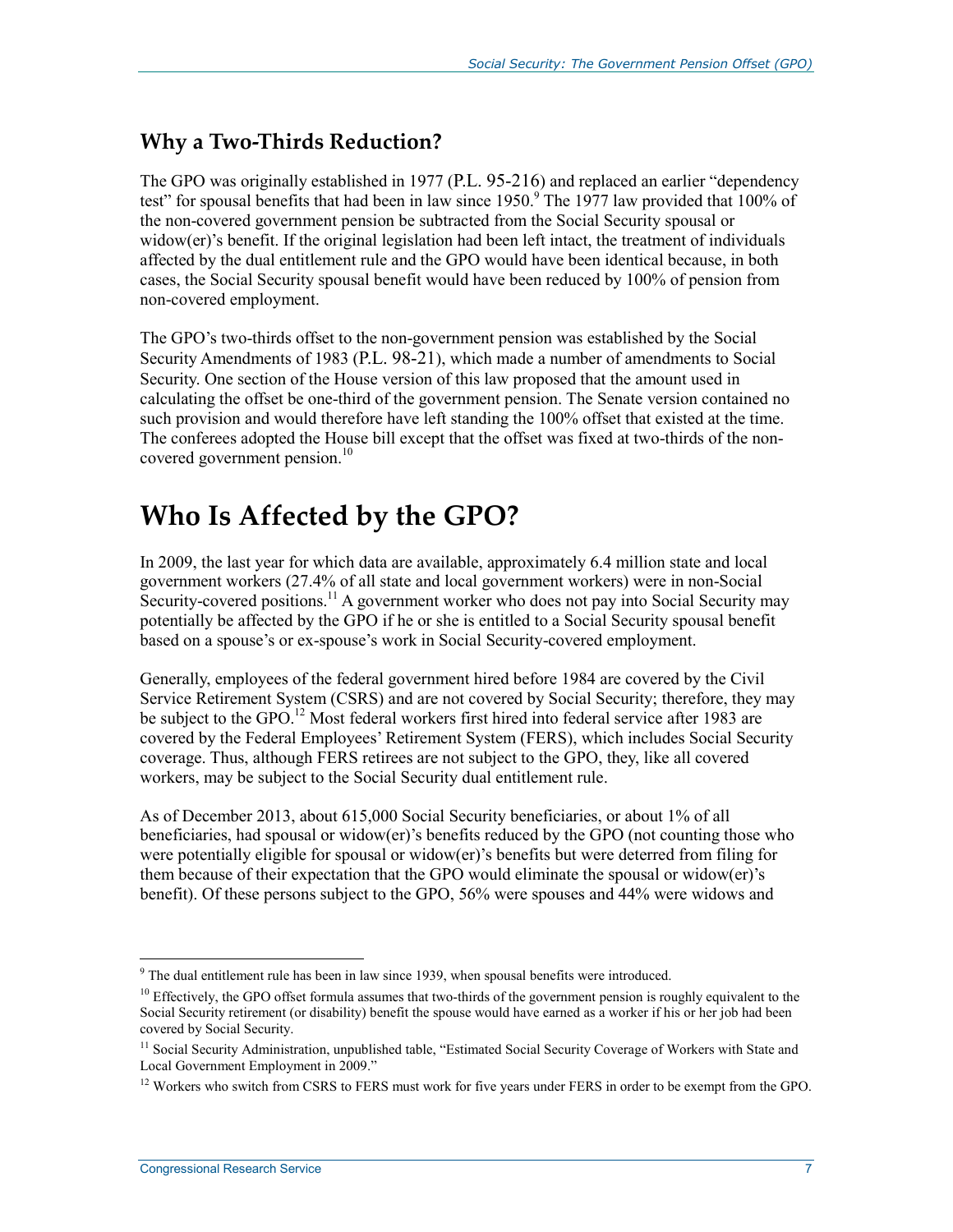widowers. About 81% of all affected persons were women.<sup>13</sup> Table 5 provides a breakdown of the affected beneficiaries by state and type of benefit.

| <b>State</b>         | <b>Total</b> | <b>Spouses</b> | Widow(er)s | <b>Fully Offset</b><br><b>Statusa</b> | <b>Partially</b><br><b>Offset</b><br><b>Statusb</b> |
|----------------------|--------------|----------------|------------|---------------------------------------|-----------------------------------------------------|
| Total                | 614,644      | 341,236        | 273,408    | 451,785                               | 162,859                                             |
| Alabama              | 4,365        | 1,915          | 2,450      | 3,383                                 | 982                                                 |
| Alaska               | 2,588        | 1,553          | 1,035      | 2,021                                 | 567                                                 |
| Arizona              | 7,985        | 4,299          | 3,686      | 6,142                                 | 1,843                                               |
| Arkansas             | 2,965        | 1,506          | 1,459      | 2,311                                 | 654                                                 |
| California           | 91,550       | 55,138         | 36,412     | 76,870                                | 14,680                                              |
| Colorado             | 21,511       | 12,822         | 8,689      | 14,583                                | 6,928                                               |
| Connecticut          | 8,196        | 5,166          | 3,030      | 7,293                                 | 903                                                 |
| Delaware             | 561          | 246            | 315        | 442                                   | 119                                                 |
| District of Columbia | 2,536        | 693            | 1,843      | 2,080                                 | 456                                                 |
| Florida              | 24,771       | 13,587         | 11,184     | 19,197                                | 5,574                                               |
| Georgia              | 16,866       | 8,660          | 8,206      | 12,554                                | 4,312                                               |
| Hawaii               | 1,948        | 1,019          | 929        | 1,606                                 | 342                                                 |
| Idaho                | 1,634        | 879            | 755        | 1,277                                 | 357                                                 |
| Illinois             | 43,723       | 25,858         | 17,865     | 36,931                                | 6,792                                               |
| Indiana              | 4,501        | 2,053          | 2,448      | 3,297                                 | 1,204                                               |
| lowa                 | 1,851        | 871            | 980        | 1,381                                 | 470                                                 |
| Kansas               | 2,151        | 928            | 1,223      | 1,532                                 | 619                                                 |
| Kentucky             | 10,770       | 6,569          | 4,201      | 9,024                                 | 1,746                                               |
| Louisiana            | 32,131       | 17,347         | 14,784     | 19,613                                | 12,518                                              |
| Maine                | 6,326        | 3,661          | 2,665      | 4,415                                 | 1,911                                               |
| Maryland             | 9,185        | 3,218          | 5,967      | 7,289                                 | 1,896                                               |
| Massachusetts        | 33,008       | 19,427         | 13,581     | 23,877                                | 9,131                                               |
| Michigan             | 5,672        | 2,756          | 2,916      | 4,316                                 | 1,356                                               |
| Minnesota            | 5,872        | 3,142          | 2,730      | 4,849                                 | 1,023                                               |
| Mississippi          | 2,855        | 1,332          | 1,523      | 2,190                                 | 665                                                 |
| Missouri             | 13,639       | 8,100          | 5,539      | 11,287                                | 2,352                                               |
| Montana              | 1,118        | 599            | 519        | 848                                   | 270                                                 |

#### **Table 5. Number of Social Security Beneficiaries Affected by GPO, by State, Type of Benefit, and Offset Status, December 2013**

<sup>13</sup> Social Security Administration, Office of Research Evaluation and Statistics, unpublished Table DE01, January 2014.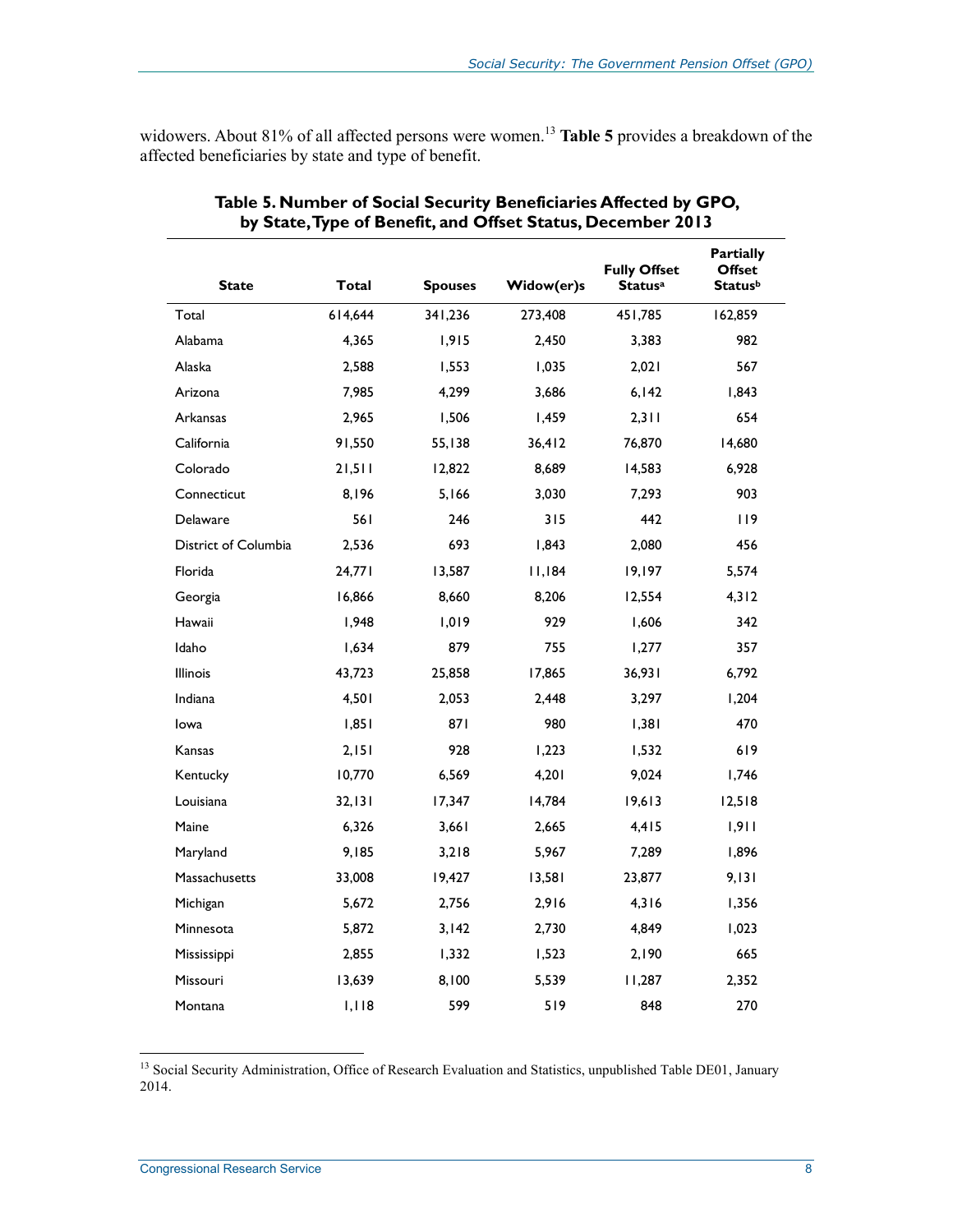| <b>State</b>                            | Total  | <b>Spouses</b> | Widow(er)s | <b>Fully Offset</b><br><b>Statusa</b> | <b>Partially</b><br><b>Offset</b><br><b>Status</b> b |
|-----------------------------------------|--------|----------------|------------|---------------------------------------|------------------------------------------------------|
| Nebraska                                | 1,243  | 583            | 660        | 911                                   | 332                                                  |
| Nevada                                  | 8,547  | 4,878          | 3.669      | 6,720                                 | 1,827                                                |
| New Hampshire                           | 2,130  | 1.160          | 970        | 1.572                                 | 558                                                  |
| New Jersey                              | 4,443  | 1,819          | 2.624      | 3,661                                 | 782                                                  |
| <b>New Mexico</b>                       | 3,206  | 1,715          | 1,491      | 2,560                                 | 646                                                  |
| New York                                | 7,365  | 3,034          | 4,331      | 5,894                                 | 1,471                                                |
| North Carolina                          | 7,274  | 3,486          | 3,788      | 5,599                                 | 1,675                                                |
| North Dakota                            | 492    | 220            | 272        | 334                                   | 158                                                  |
| Ohio                                    | 86.019 | 49.230         | 36.789     | 52.325                                | 33.694                                               |
| <b>Oklahoma</b>                         | 3,826  | 1,672          | 2,154      | 2,753                                 | 1,073                                                |
| Oregon                                  | 4,351  | 2,332          | 2.019      | 3,287                                 | 1,064                                                |
| Pennsylvania                            | 7,906  | 3,295          | $4,6$      | 6,040                                 | 1,866                                                |
| Rhode Island                            | 1,809  | 1,028          | 781        | 1,564                                 | 245                                                  |
| South Carolina                          | 4,564  | 2.271          | 2.293      | 3.528                                 | 1.036                                                |
| South Dakota                            | 832    | 423            | 409        | 613                                   | 219                                                  |
| <b>Tennessee</b>                        | 5,707  | 2,783          | 2,924      | 4,429                                 | 1,278                                                |
| <b>Texas</b>                            | 71,145 | 40,406         | 30,739     | 43,984                                | 27,161                                               |
| Utah                                    | 2,444  | 1,202          | 1,242      | 1,702                                 | 742                                                  |
| Vermont                                 | 630    | 340            | 290        | 479                                   | 151                                                  |
| Virginia                                | 7.941  | 3,110          | 4.831      | 5.967                                 | 1,974                                                |
| Washington                              | 5,922  | 2,971          | 2.951      | 4,412                                 | 1,510                                                |
| West Virginia                           | 1,348  | 601            | 747        | 875                                   | 473                                                  |
| Wisconsin                               | 3,411  | 1,775          | 1,636      | 2,715                                 | 696                                                  |
| Wyoming                                 | 533    | 275            | 258        | 385                                   | 48                                                   |
| Outlying areas and<br>foreign countries | 11,278 | 7,283          | 3,995      | 8,868                                 | 2,410                                                |

**Source:** Social Security Administration, Office of Research, Evaluation and Statistics, January 2014.

**Notes:** Includes persons entitled to spousal/widow(er)'s benefits only and those dually entitled to spousal/widow(er)'s and worker benefits.

- a. Individual received no Social Security spousal or widow(er)'s benefit because the reduction in the Social Security spousal benefit (a reduction equal to two-thirds of the pension from non-covered government employment) was greater than the Social Security benefit itself. Either the non-covered pension was large, or the potential Social Security benefit was small.
- b. Individual received partial Social Security spousal or widow(er)'s benefits because the reduction in the Social Security benefit (a reduction equal to two-thirds of the pension from non-covered government employment) was less than the Social Security benefit itself.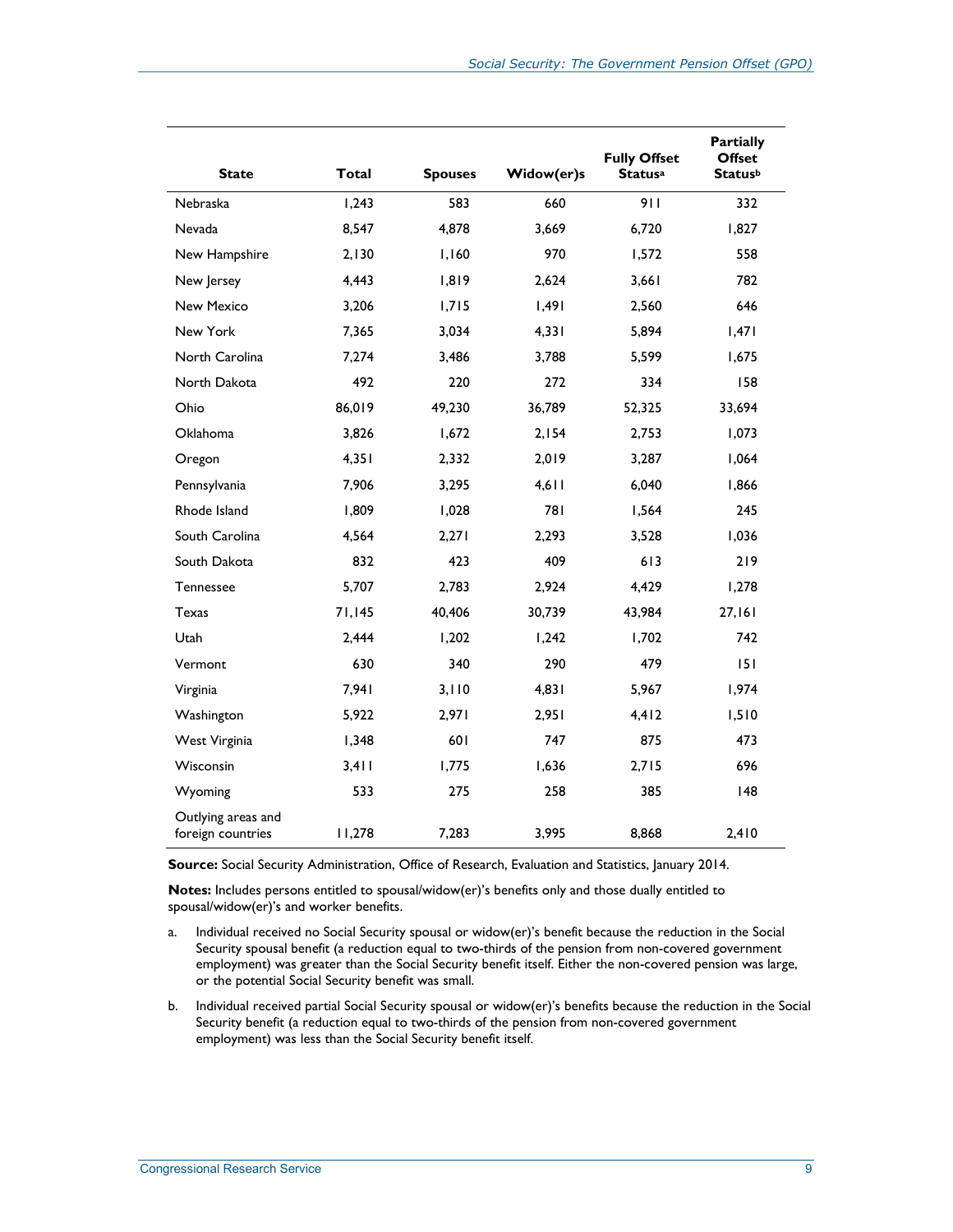In December 2013, the average non-covered government pension amount for persons affected by the GPO was \$2,188 per month (\$1,977 for women and  $\frac{$3,063}{2}$  for men).<sup>14</sup> The average pre-offset Social Security spousal benefit at that time was \$753 per month (\$821 for women and \$468 for men).<sup>15</sup> The average reduction caused by the GPO was \$613 per month (\$650 a month for women and \$460 for men).<sup>16</sup> The average Social Security spousal benefit component of the total benefit after application of the GPO was \$140 per month (\$172 a month for women and \$9 a month for men). $<sup>1</sup>$ </sup>

For approximately 74% of those with spousal or widow(er)'s benefits reduced by the GPO, the GPO reduction was large enough to fully offset any potential spousal or widow(er)'s benefit (because the non-covered pension was large and/or the potential Social Security spousal benefit was small).<sup>18</sup> Note that the total Social Security benefit received by a couple would be a larger amount, that is, the Social Security spousal benefit (after the GPO reduction) plus the primary worker's own Social Security benefit (which is not reduced by the GPO).

In comparison, in 2012, the dual entitlement rule affected approximately 6.8 million beneficiaries. About 6.7 million (97%) of all affected beneficiaries were women.<sup>19</sup> Wives made up 43% of all affected, and widows made up 54%. Among dually entitled workers, the average Social Security total benefit (retired worker plus spouse or survivor benefit) received was  $$1,128.^{20}$  Of this amount, \$633 was the retired worker component of the benefit. The spousal benefit component was \$495 (after reduction for dual entitlement).<sup>21</sup> For the average dually entitled worker, therefore, the spousal benefit comprised about 44% of the total Social Security benefit received.

## **Issues**

Opponents argue that the GPO is not well understood and that it harms lower-income workers. Defenders of the GPO maintain that it helps ensure that only financially dependent spouses receive the Social Security spousal benefit, while curtailing what otherwise would be an unfair advantage for government workers who are not covered by Social Security.

<sup>&</sup>lt;u>.</u>  $14$  Ibid., Table G209, January 2014; data are limited to those beneficiaries for whom the offset amount is available.

 $15$  Ibid., Table G309, January 2014; data are limited to those beneficiaries for whom the offset amount is available. Includes persons entitled to spousal/widow(er)'s benefits only and those dually entitled to spousal/widow(er)'s and worker benefits. For a dually entitled beneficiary, the pre-offset Social Security benefit is the difference between the larger spousal/widow(er)'s benefit and the smaller worker benefit.

 $16$  Ibid., Table G609, January 2014; data are limited to those beneficiaries for whom the offset amount is available.

 $17$  Ibid., Table G509, January 2014; data are limited to those beneficiaries for whom the offset amount is available. Amounts may not add due to rounding.

<sup>&</sup>lt;sup>18</sup> Ibid., Table G105, January 2014; data are limited to those beneficiaries for whom the offset amount is available.

<sup>19</sup> Social Security Administration, *Annual Statistical Supplement, 2013*, Table 5.G2, available at http://www.ssa.gov/ policy/docs/statcomps/supplement/2013/5g.pdf. The term "dually entitled" applies only to those who receive spousal benefits. If an individual's own worker benefit is greater than his or her spousal benefit, that person receives the higher worker benefit and is not considered "dually entitled." Administrative data do not provide the number of people in this latter category.

 $^{20}$  Ibid., Table 5.G3.

 $21$  Ibid.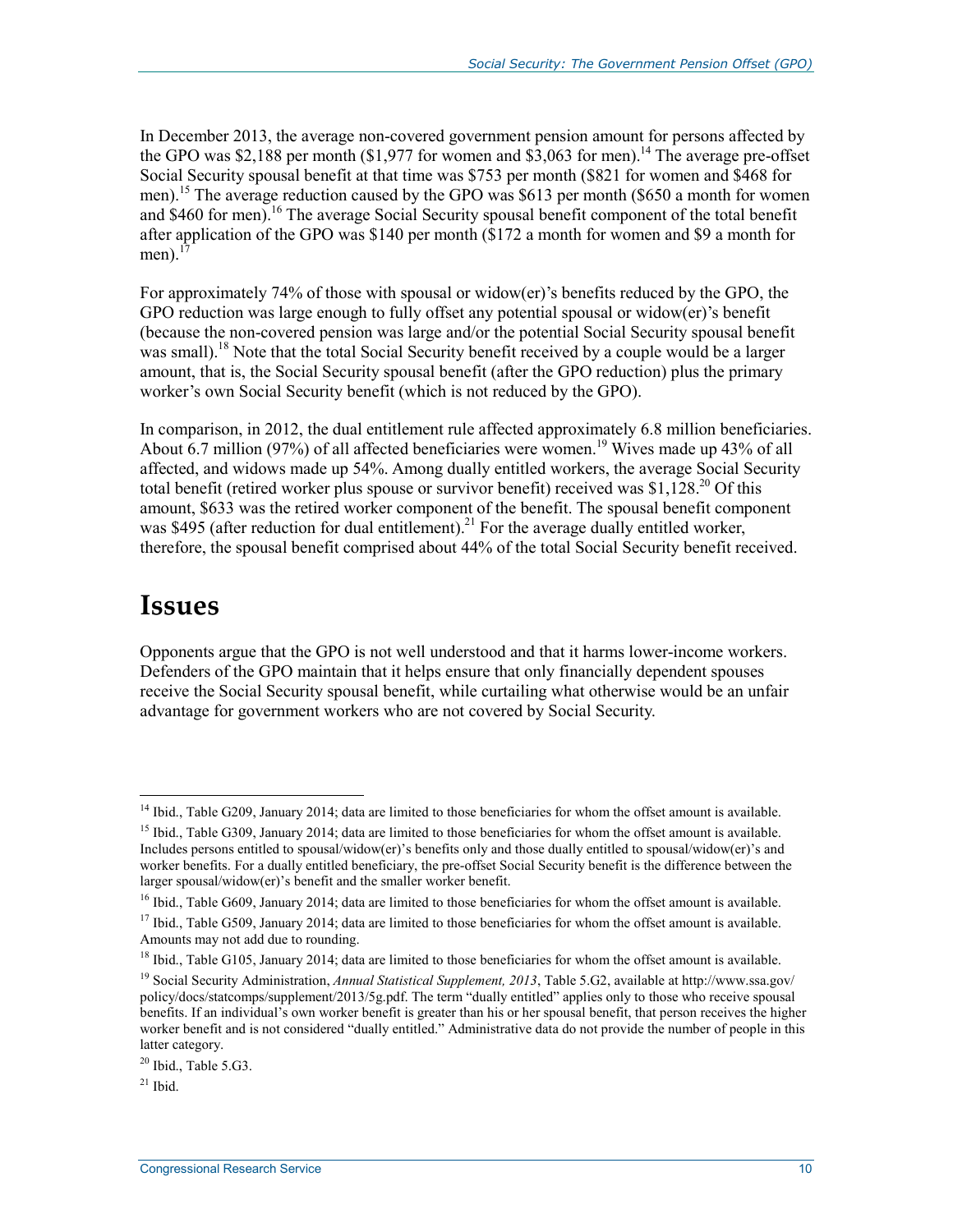#### **Awareness of the GPO and Retirement Preparedness**

Critics of the GPO say that it is not well understood and that many affected by it are unprepared for a smaller Social Security benefit than they had assumed in making retirement plans. Supporters of the provision say it has been law for more than 35 years (it was enacted in 1977); therefore, people have had ample time to adjust their retirement plans. P.L. 108-203, passed in 2004, included a provision that sought to ensure that SSA and government employers notify potentially affected individuals about the effect of the GPO and the Windfall Elimination Provision (WEP).<sup>22</sup>

The SSA's personalized mailings to workers, entitled "Your Social Security Statement," contained a paragraph explaining the GPO and the WEP. Though SSA suspended the universal mailing of annual statements to in 2011 due to budget constraints, an online version that has retained the GPO and WEP educational material can be created for those who establish an online account.<sup>23</sup> So the material in the statements can continue to reach a broader audience, Congress directed SSA, in conjunction with the adoption of P.L. 113-76, the Consolidated Appropriations Act, 2014, to resume the mailing of statements to targeted groups and to those who are not able to successfully register for an online account.<sup>24</sup>

#### **GPO Reduction Smaller than Dual Entitlement Reduction**

The reduction to Social Security spousal benefits is smaller under the GPO than it is under the dual entitlement rule. Those under dual entitlement face a 100% offset to spousal benefits for every dollar received from a Social Security retired-worker benefit, whereas those under the GPO face an offset to spousal and widow(er)'s benefits equal to two-thirds of a non-Social Securitycovered pension. In the example shown in **Table 4**, in which comparable spouses each receive a \$900 retirement benefit based on their own work histories, the application of the 100% offset of the dual entitlement provision results in a \$100 monthly Social Security spousal benefit for Mary. Comparatively, Mary qualifies for a \$400 spousal benefit under the two-thirds offset of the GPO.

### **Parity Among Social Security-Covered Workers and Non-Covered Workers**

The majority of state and local government workers, and federal employees hired since 1984, are covered by Social Security. Some argue that eliminating the GPO would be unfair to government employees in Social Security-covered positions, who would continue to be subject to the dual entitlement provision. As discussed above, for those under dual entitlement, the Social Security spousal benefit is reduced by one dollar for every dollar of Social Security retirement benefits based on their own work history in Social Security-covered employment. For those under the GPO, however, the Social Security spousal benefit is reduced by approximately 67 cents for every dollar of a pension from non-covered government employment.

<sup>1</sup>  $22$  The WEP reduces Social Security benefits that a person receives as a worker if he or she also has a government pension based on work that was not covered by Social Security.

<sup>23</sup> Social Security Administration at http://www.ssa.gov/myaccount/.

<sup>24</sup> Social Security Administration plan to increase the number of individuals receiving *Social Security Statements*, March 2014, http://www.ssa.gov/legislation/Social%20Security%20Statement%20Plan.pdf.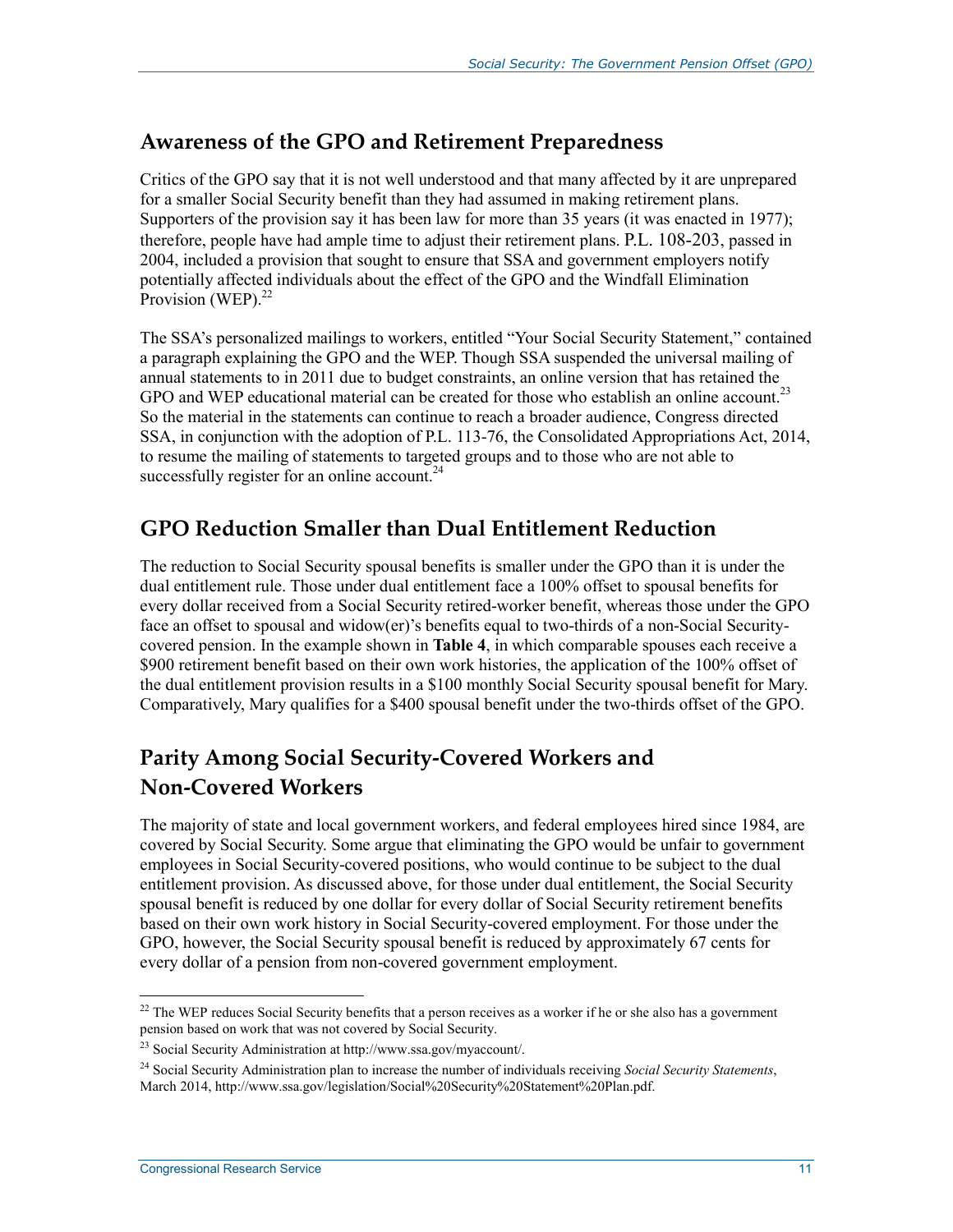#### **Impact on Low-Income Workers**

There is disagreement about the original intention of the GPO, which was enacted in 1977. Some argue that the original purpose was to prevent higher-paid workers from reaping over-generous spousal benefits. Others contest this, saying that the GPO was never targeted to a particular income group.

Opponents of the GPO argue that the provision hurts lower- and middle-income workers such as teachers and in some circumstances is sufficient to throw these workers into poverty. Opponents also say that the GPO is especially disadvantageous for surviving spouses.

An unpublished 2007 CRS analysis found that the common criticism that the GPO penalizes lower earners more than higher earners may not be accurate. The CRS analysis showed a great variation in outcomes.<sup>25</sup> In general, however, and holding other factors constant, the analysis found that low earners and some other individuals experience a much smaller offset to spousal benefits under the GPO than they would experience under the dual entitlement rule if the same work had been covered by Social Security. Others, including higher earners, experience a slightly larger offset to spousal benefits under the GPO than they would experience if the same work had been covered by Social Security and they had been subject to the dual entitlement rule.

Other evidence of the effect of the GPO on low earners comes from Social Security Administration data on the program. While 74% of those affected by the GPO have their benefits fully offset, about 27% of those with non-covered pensions of less than \$1,000 per month had their benefits fully offset, compared with 75% of those with non-covered pensions between \$1,001 and \$1,999 and nearly 100% of individuals with non-covered pensions over that amount.<sup>26</sup> Among the group of individuals whose benefits were completely eliminated by the GPO, less than 10% of this group had a non-covered pension amount of less than \$1,000 per month.<sup>27</sup> Thus, if the non-covered pension amount is a reflection of the approximate earnings levels of individuals affected by the GPO, a greater percentage of those with lower earnings receive at least a partial Social Security benefit relative to the overall GPO-affected population.

<u>.</u>

 $25$  How an individual would be affected by the GPO versus the dual entitlement rule is determined by several key variables, including the relative earnings level of the individual, the timing of the worker's non-covered employment during his or her career, and the number of years in non-covered employment. The primary difference between outcomes among high- and low-earners is driven by the fact that a worker's Social Security benefit (the basis for the dual entitlement offset, which reduces the spousal benefit by 100% of this amount) is progressive, while pensions from non-covered government employment (the basis for the GPO reduction, which reduces spousal benefits by two-thirds of this amount) generally provide a pension that is the same fixed percentage of earnings regardless of the earnings level. As earnings rise, if the earnings are from non-covered employment then the pension from this employment rises proportionately; if the earnings are from covered employment, then the Social Security benefit, which is progressive, rises less than proportionately. Hence for high earners, the GPO offset to spousal benefits, which is two-thirds of noncovered pensions and which rises proportionately as income rises, becomes more significant than the dual-entitlement offset to spousal benefits, which involves a 100% offset to the Social Security benefit and which rises more slowly as income rises. In general, any combination of variables (such as earnings level, timing of non-covered employment, or number of years in non-covered employment) that increases the size of the non-covered government pension more than it increases the size of the Social Security benefit (assuming the same earnings were covered by Social Security) would make the dual entitlement rule more advantageous to an individual than the GPO.

<sup>&</sup>lt;sup>26</sup> CRS calculations based on data provided by the Social Security Administration's Office of Research, Evaluation and Statistics, unpublished Table I, January 2014.

 $27$  Ibid.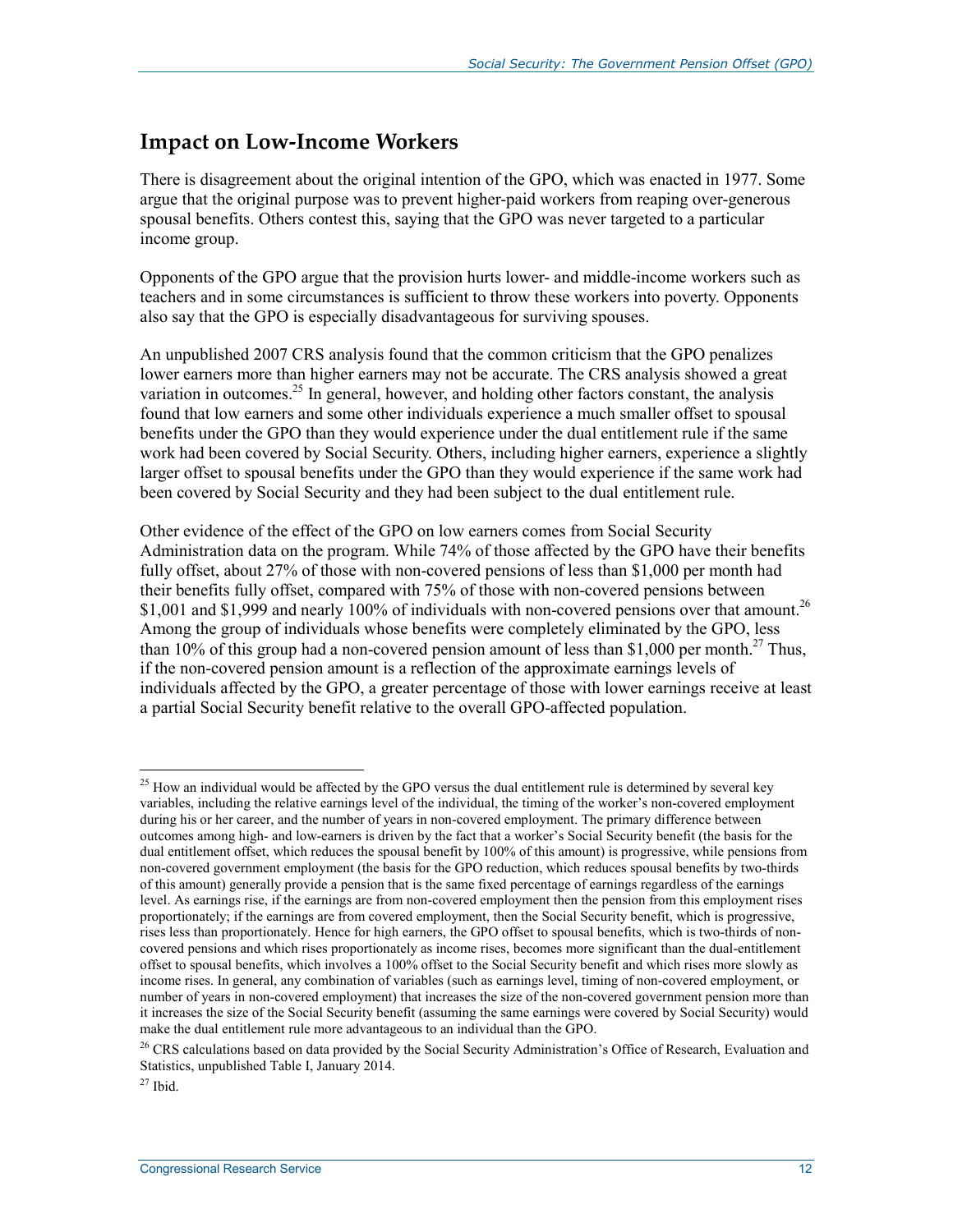Regarding concerns about pushing those affected by the GPO into poverty, in 2001 the poverty rate among those affected by the GPO was approximately 6.0%, whereas the poverty rate for those affected by the dual entitlement rule was approximately  $8.9\%$ <sup>28</sup>. The poverty rate for all Social Security beneficiaries aged 65 and older was about 8.5%. For comparison purposes, the poverty rate for the general population at that time was approximately 11.3%.

### **Imprecision of the Two-Thirds Offset to Non-Covered Government Pensions**

Opponents point out that whatever the rationale for the GPO, reducing everyone's spousal or widow(er)'s benefit by two-thirds of their government pension is an imprecise way to estimate what the spousal benefit would have been if the government job had been covered by Social Security. If two-thirds of the government pension were in fact a good proxy for Social Security retirement benefits, there would be no significant difference in outcomes between the dual entitlement rule and the GPO. As noted above (see the previous section, "Impact on Low-Income Workers"), however, there is great variation in outcomes. The GPO may lead to a smaller offset relative to the dual entitlement rule for low earners than for high earners.

Ideally, opponents argue, the way to compute the offset to replicate the dual entitlement rule would be to apply the Social Security benefit formula to a spouse's total earnings, including the non-covered portion, and reduce the resulting Social Security spousal benefit by the proportion of total earnings attributable to non-covered earnings. Currently, however, the SSA does not have complete records of non-covered earnings histories. Although SSA started collecting W-2s in the early 1980s, the initial records were sometimes incomplete. The Social Security benefit formula requires earnings data for a worker's entire lifetime.

#### **Application of the GPO to Government versus Private Pensions**

Some question why the GPO does not apply to the spousal benefits received by the spouses of private sector workers, who may receive private, employer-sponsored pensions (defined benefit or defined contribution) in addition to Social Security benefits. Generally, the private sector employment on which the private pension is based would be covered by Social Security. Therefore, the dual entitlement rule (which the GPO is meant to replicate) would instead take effect to reduce any Social Security spousal benefits for which a beneficiary might be eligible. As noted earlier, in many cases the dual entitlement rule would produce a higher reduction in spousal benefits than does the GPO.

<sup>&</sup>lt;sup>28</sup> Poverty rates were calculated by David Weaver of the Social Security Administration's Office of Retirement Policy using the March 2001 Current Population Survey (CPS). Poverty status is taken directly from the CPS and is thus subject to errors in the reporting of income. The sample for the GPO and dually entitled poverty rates only includes persons for whom SSA administrative records could be matched. The sample size for the GPO poverty rate is relatively small (130 cases). The poverty rates for the Social Security beneficiary population age 65 and over and for the general population do not require matched data and are based completely on CPS data. Updated data for this comparison are not available.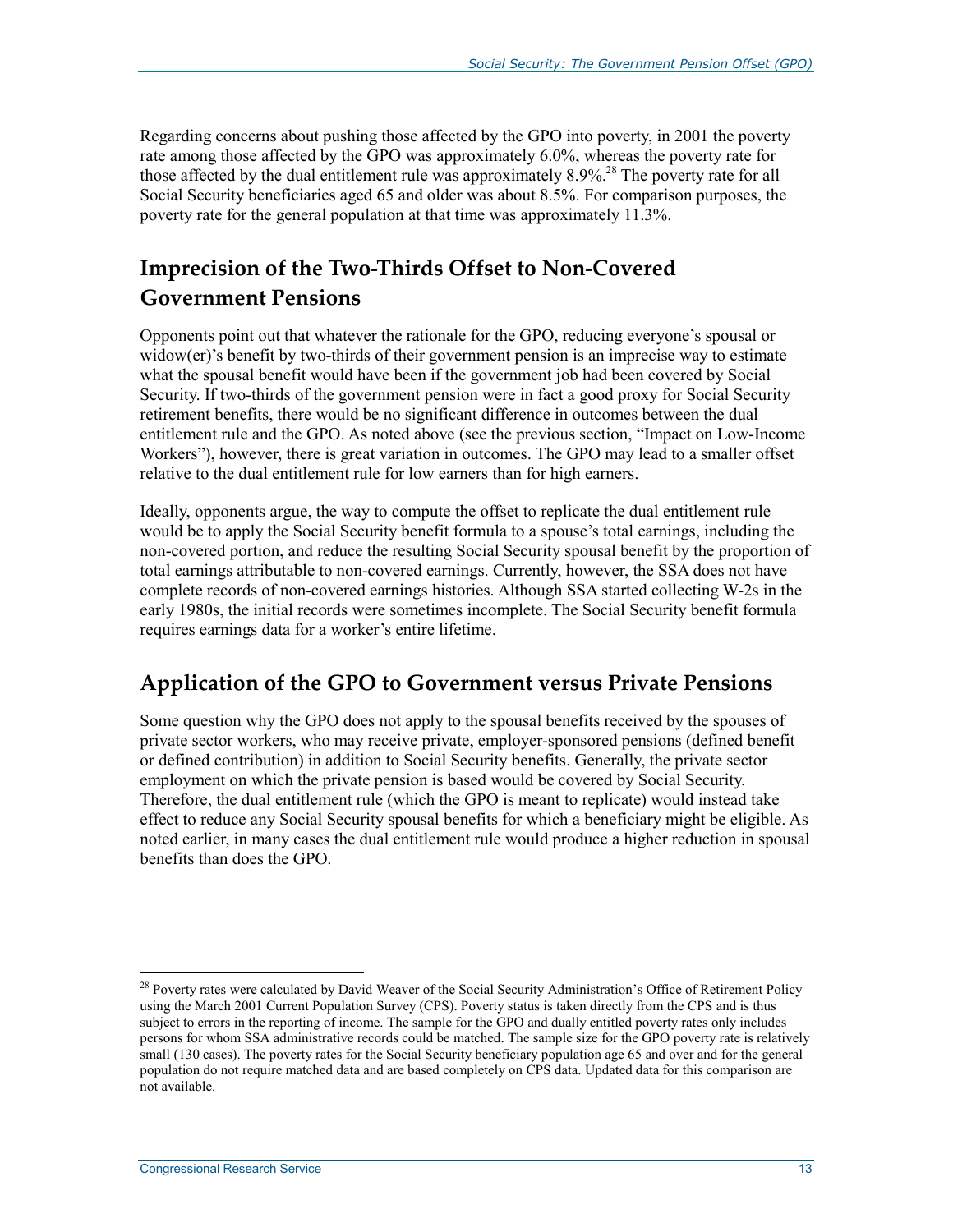### **Cost of Eliminating the GPO**

Some argue that weakening or eliminating the GPO would be costly at a time when neither Social Security nor the federal budget is in sound financial condition. In 2007, SSA projected the 10 year cost of repealing the GPO to be about \$42 billion.<sup>29</sup> Such a move could also lead to demands for repeal of the dual entitlement rule to ensure parallel treatment for those working in Social Security-covered employment. In 2003, SSA estimated that eliminating the dual entitlement rule would cost approximately \$500 billion over a five-year period.<sup>30</sup>

## **The GPO "Last-Day" Rule**

A burgeoning controversy arose in the  $108<sup>th</sup>$  Congress with the revelation that a growing number of state and local government workers had been making use of a little-known provision of the law that allowed them to escape the application of the GPO if they switched jobs at the very end of their government careers. That provision granted an exception to the GPO if, on the last day of one's government service, he or she worked in a Social Security-covered position. On August 15, 2002, the Government Accountability Office (GAO) released a report that found that, as of June 2002, 4,819 individuals in Texas and Georgia had switched to Social Security-covered positions to avoid the application of the GPO to their Social Security spousal benefits. The GAO projected that the cost to the program for these cases could be about \$450 million.<sup>31</sup>

On February 11, 2004, the House of Representatives agreed to Senate amendments and passed H.R. 743, the Social Security Protection Act of 2003, which became P.L. 108-203.<sup>32</sup> As discussed below, P.L. 108-203 eliminated the last-day exception clause by requiring those workers switching from non-covered positions to Social Security-covered positions to work in the covered position for at least 60 months (five years) before being exempt from the GPO.<sup>33</sup> The new GPO provision became effective for Social Security spousal benefit applications filed after March 31, 2004.

#### **How Does the Last-Day Rule Affect Exemption from the GPO?**

Any current Social Security beneficiary who is receiving spousal benefits and is exempt from the GPO because they retired from their non-covered position in government under the last-day rule would continue to be exempt from the GPO. Individuals may still be exempt from the GPO if

<u>.</u>

<sup>&</sup>lt;sup>29</sup> Social Security Administration, Memorandum from Bert M. Kestenbaum and Tim Zayatz of the Office of the Chief Actuary, "Estimated Additional OASDI Benefit Payments Resulting From Several Proposals to Modify the Windfall Elimination Provision and the Government Pension Offset—INFORMATION," October 26, 2007. SSA has not published a more recent estimate.

<sup>&</sup>lt;sup>30</sup> Social Security Administration, Memorandum from Bert Kestenbaum of the Office of the Chief Actuary, "Estimated Additional OASDI Benefit Payments from Proposals to Eliminate or Change the Dual-Entitlement Offset Provision— INFORMATION," April 17, 2003. SSA has not published a more recent estimate.

<sup>31</sup> Government Accountability Office, Report GAO-02-950, *Revision to the Government Pension Offset Exemption Should Be Reconsidered*, August 15, 2002.

<sup>&</sup>lt;sup>32</sup> For more information on H.R. 743, see SSA's legislative bulletin on P.L. 108-203, http://www.socialsecurity.gov/ legislation/legis\_bulletin\_030404.html.

<sup>&</sup>lt;sup>33</sup> This five-year period for GPO exemption is consistent with that required of federal employees converting from CSRS to FERS.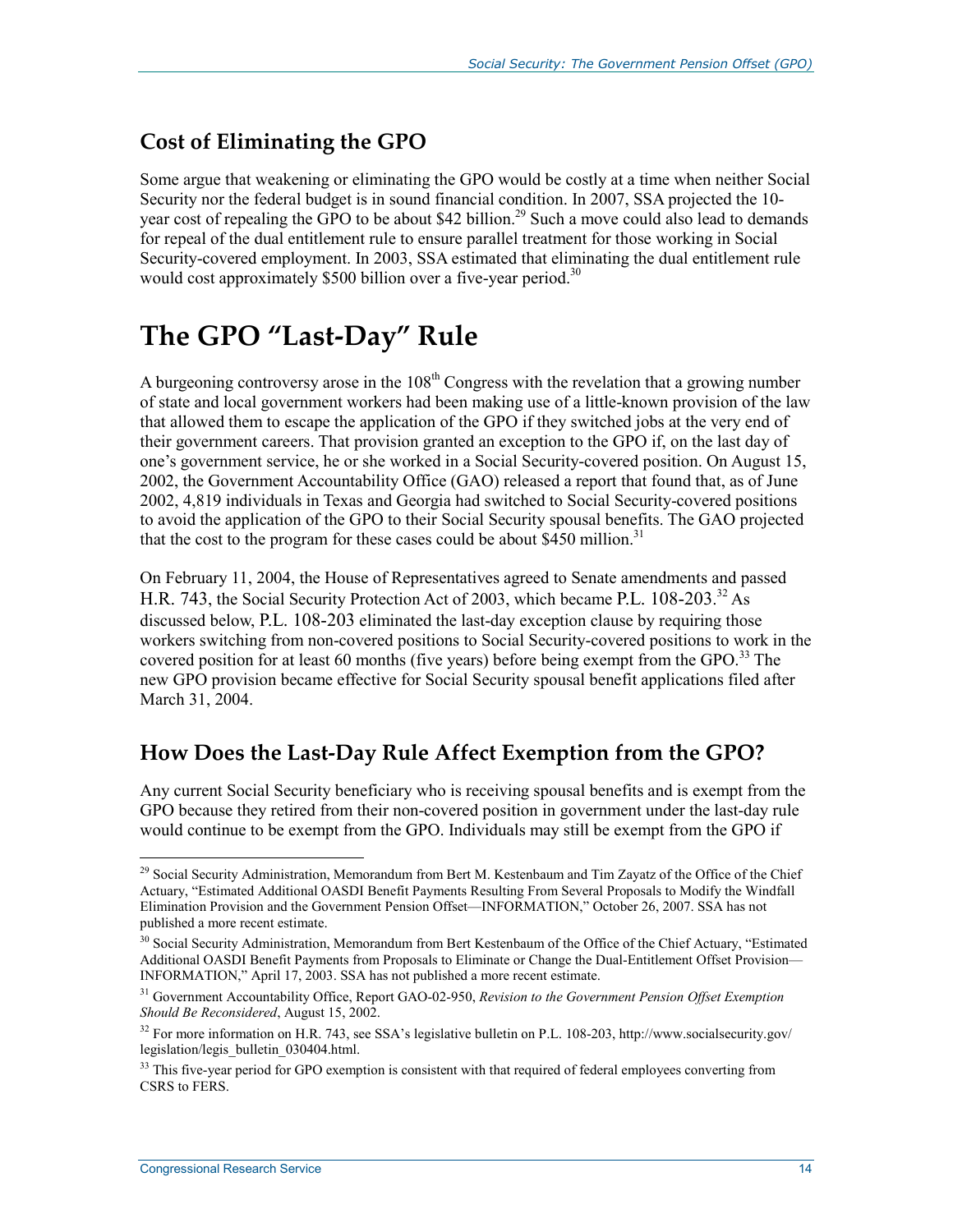- *They applied for Social Security spousal benefits before April 1, 2004, and work their last day in a Social Security-covered position within the same retirement system.* In this case, an individual who received a Social Security spousal benefit before April 1, 2004, could continue to work in a non-covered position and still make use of the last-day rule when he retires from government employment, regardless of when the retirement occurs.
- *Their last day of government service occurred before July 1, 2004,* and *they worked their last day in a Social Security-covered position within the same retirement system.* In other words, if a worker switched from non-covered government work to Social Security-covered work for her last day of work within the same retirement system, she is exempt from the GPO, even if she files for Social Security benefits at a later date. However, if a worker returns to work in a non-covered position in the same retirement system that she previously retired from and new contributions are made by either the employee or employer to the non-covered pension system, her last-day exemption from the GPO will be revoked and she will be subject to the new 60-month requirement for exemption from the GPO.
- *Their last day of government service occurs on or after July 1, 2004, and before March 2, 2009, and they work a total of 60 months in a Social Security-covered position within the same retirement system.* The required 60-month period of Social Security-covered employment would be reduced by the number of months the worker performed in Social Security-covered employment under the same retirement system prior to March 2, 2004. However, in no case can the 60-month requirement be reduced to less than one month. For example, a teacher who is currently working in a non-covered position but who previously worked for 12 months in a Social Security-covered position under the same retirement system would have the 60-month requirement reduced to 48 months. The remaining months to be worked (in this case 48 months), must be worked consecutively and after March 2, 2004. Thus, if he switched to a covered position *in the same retirement system* as his prior government work for at least the final 48-month period of his employment *and* his last day of employment was before March 2, 2009, he would be exempt from the GPO.
- *Their last day of government service occurs after March 3, 2009, and they work their last 60 months in a Social Security-covered position within the same retirement system.*

All other individuals receiving government pensions based on non-covered employment would be subject to reductions in Social Security spousal benefits under the GPO.